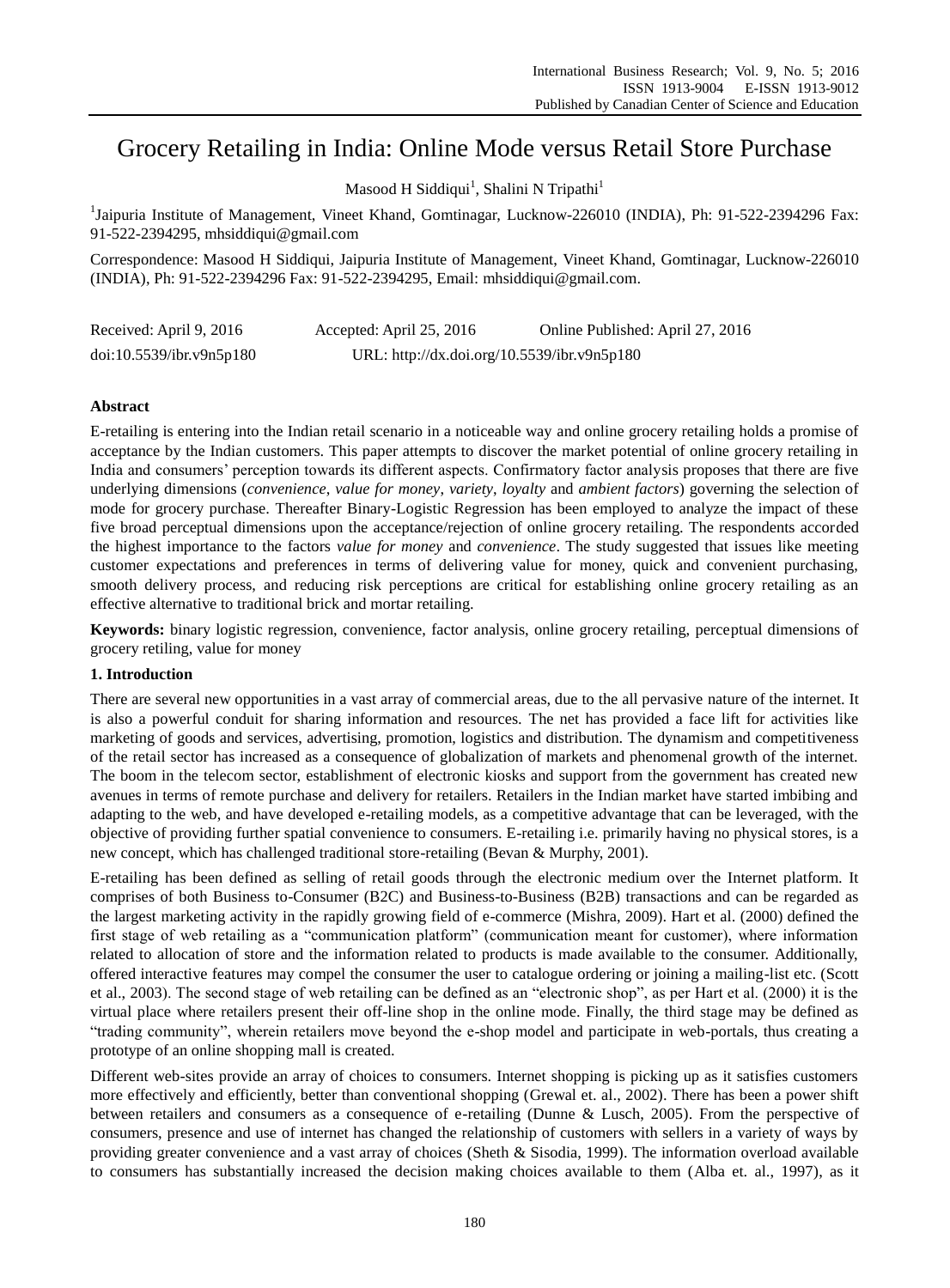provides efficient tools to search, store and analyze the information required to be processed for decision making. The e-retailing business model is independent of time and location constraints, and can cater to geographically widespread markets at a significantly much lower cost (Brynjolfsson et.al, 2007; Brown & Goolsbee, 2002; Chevalier & Goolsbee, 2003). All the above mentioned factors have contributed in firmly establishing the internet as a viable alternative to store-based shopping especially in the developed nations, in a relatively short span of time.

A large number of consumers are now buying online and consequentially spending higher amounts on online shopping as compared to brick and mortar shopping. According to *Forrester Research Report* in 2015 (Forrester report, 2015), it has been estimated that US B2B e-commerce will reach \$1.2 trillion mark and will be around 12.1% of all B2B sales by the year 2020. By the end of 2015, it had crossed \$780 billion and accounted for 9.3% of total B2B sales in United States. A compound annual growth rate (CAGR) of 7.7% was expected for 2015-2020. European e-commerce is also growing rapidly. According to *Center for Retail Research* (2015)*,* online sales in UK, Germany, France, Sweden, The Netherlands, Italy, Poland and Spain are expected to grow from £132.05 bn [€156.28 bn] in 2014 to £156.67 bn  $[(6185.39 \text{ bn}]$  in 2015 (+18.4%), thereby reaching £185.44 bn ( $6219.44$  bn) mark in the year 2016.

### *1.1 Online Grocery Retailing*

The online grocery market, like other e-commerce activities, is expanding with a voluminous growth rate, especially in the developed nations, largely because of internet touching everyone's life in a significant manner, huge variety, and the spatial convenience factor leading to a greater acceptance amongst the time-pressured consumers. With internet pervading our lives in all spheres, e-commerce and consequentially online grocery retailing is bound to grow. The online grocery market constitutes a niche market subset of the overall food and grocery market. It is a combination of e-commerce and grocery selling. In case of online grocery sites, the consumers can choose from an array of products displayed virtually, place an order and these products will then be delivered to the customers address. So, it is performing the functions of a virtual grocery-store and a courier agency (Bell & Song, 2007). The limitation of being 'place-specific' is a major drawback for the traditional retailers, but an online-retailer can reach customers spread across a wide geographical area i.e. no spatial constraints (Bell & Song, 2007). With easy availability of broadband facility, portable-internet devices and increasing ease and familiarity with the internet, accompanied by upcoming retail websites, the online world will definitely have an impact on shoppers and their buying decisions (Chintagunta et. al., 2009). Shoppers are increasingly seeking greater variety in their food and grocery shopping as well, the grocery retailers need to take heed of these changing demand trends and adapt their marketing strategies accordingly. The online grocery retailing scenario in developing nations is quite different vis-à-vis developed nations, India being no exception. Though e-retailing has arrived in markets like India and the consumers are also adopting it as an alternative option, but it has yet to make its presence felt in a substantial manner.

Taking into cognizance the status of overall food retailing in India, can help us gauge the market potential of online grocery retailing, with the focus being on organized food retailing, as online grocery retailing essentially comes under the purview of the organized sector.

#### *1.2 Food Retail Format in India*

In Indian food retail market, there are various types of formats and models (Gupta, 2009; Anand & Nambiar, 2003)-

- 1. Unorganized Retailers:
	- 1.1- Road side vendors and hawkers.
	- 1.2- Kirana stores/small retail shops (similar to the mom-and-pop stores)
- 2. Organized retailers:
	- 2.1- The discounter (*Subhiksha*, *Apna Bazaar*)
	- 2.2- The value-for-money store (*Nilgiris*)
	- 2.3- The supermarket type (*Foodworld*)
	- 2.4- The home delivery (Fabmart)

The organized food retailing format is firmly establishing itself on the Indian market scenario, and its presence is slowly and gradually becoming substantial. The initial phase was rather slow largely because of the customer-inertia in shifting towards this form from the traditional set up of our neighborhood *kirana* (mom and pop) stores, which substantially fulfil the customers' retail requirements. The biggest factor in favor of the online format is the sheer shopping convenience. However one of the hindrances in the path of growth is lack of supply chain efficiencies and effectiveness. The retail-supply chain has several intermediaries (from farm-processor to distributor to retailer), which results in loss of value, time and cost (Anand & Nambiar, 2003). This when further combined with an under developed food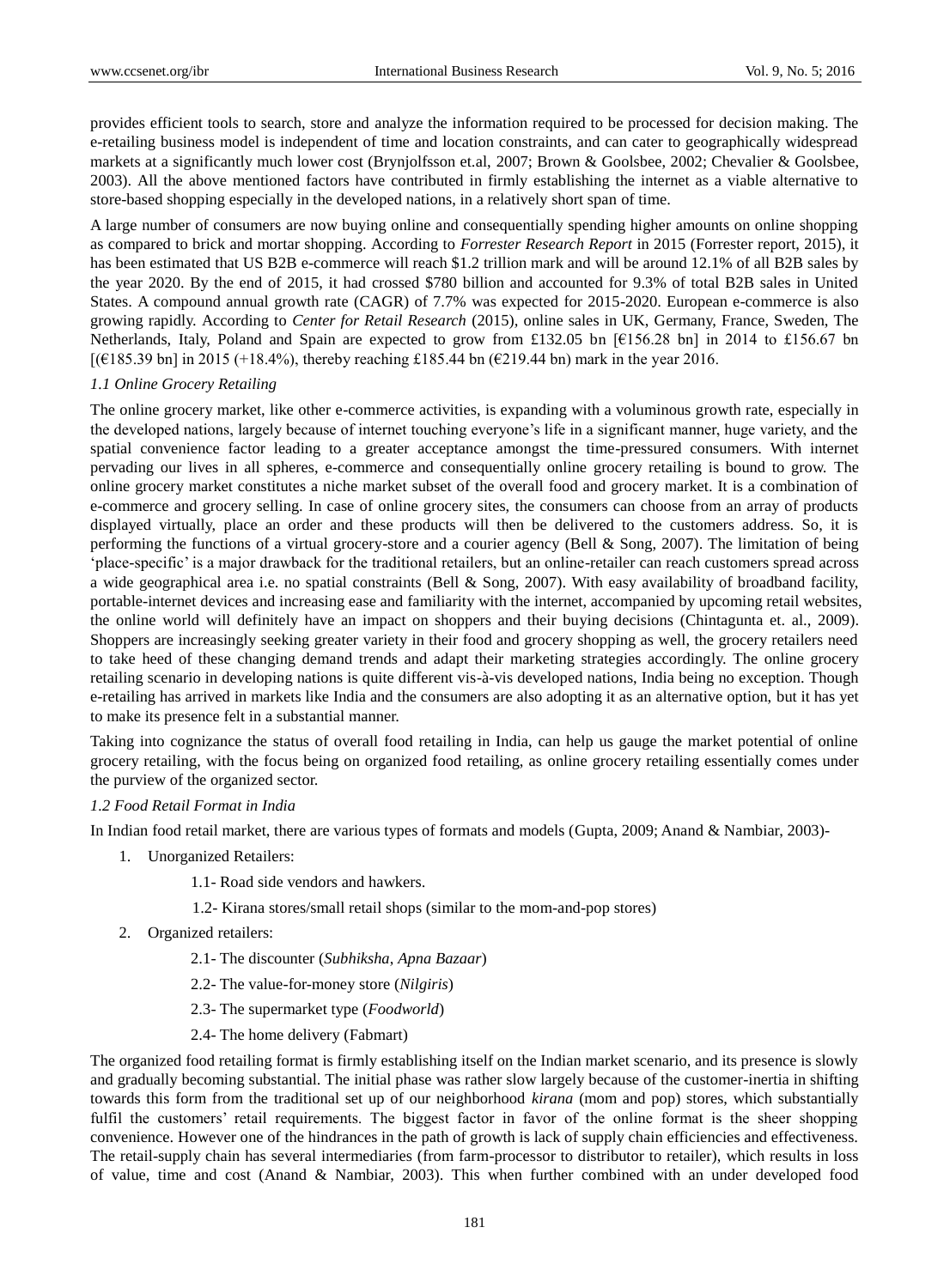processing industry has kept the organized chains basically non competitive and out of fray from the main marketing scene. Despite these road blocks, organized food retailing is expanding and making its presence felt in different pockets of the country (Prasad & Aryasri, 2011). Now some savvy customers are making a shift towards this format.

# *1.3 Organized Food Retailing in India*

The growth pattern of the retail-sector in general differs from that of organized grocery retailing. Organized grocery and food retailing has displayed concentrated growth primarily in the southern states of the country (Gupta, 2009; Anand & Nambiar, 2003). In South India, there preexisted traditional family owned retail chains such as *Nilgiri*, but the modern grocery-retail revolution in India started with the establishment of *Foodworld* (chain of food retail outlets) in major cities of southern India. The *Foodworld* chain is a venture of the RP Goenka group (Gupta, 2009). The model followed by this chain attained success in food retailing. Riding on its success, several other business houses also introduced new models of food and grocery retailing in India. Some of the prominent names were *Reliance-Fresh, Trinethra*, *Subhiksha*, *Spencers*, *Margin Free* etc which made their foray into the organized food and retailing sector in India (Anand & Nambiar, 2003). According to a *McKinsey* report, the organized food retailing category will grow to \$150 billion by 2025 from the current level of \$70 billion. An 'India Food Vision 2020' report says that food and grocery is the dominant category in the retail sector in India. It is having a market share of 59.5 per cent, which can be valued at \$198.2 billion), clothing and accessories occupies a distant second position with a 9.9 per cent share (\$32.9 billion)<sup>19</sup>. But the situation in the organized retail sector is different with clothing and fashion accessories as the predominant category with a market share of 38.1 per cent, valued at Rs.298 billion (\$7.5 billion), food and grocery category occupies the second spot with a market share of 11.5 per cent valued at Rs.90 billion (\$2.3 billion) (India Food Vision-2020,2015)

As per the estimates of Tata Strategic Management Group (TSMG), organized Food and Grocery Retailing in India has grown to Rs. 1750 billion (at current prices) in 2015 representing approximately 11% of overall Food and Grocery sales (Food Retailing in India : Challenges and Trends, 2015). Thus, organized food retailing has a miniscule share in the world of food retailing. However, it is said to be growing at nearly 150% on the back of positive drivers such as higher disposable income, increasing proportion of youth in overall population, steady increase in the share of urban population and a larger proportion of working women professionals (Organized Agri-Food Retailing in India, 2011).

However for organized food retailing to truly create an impact in India, they need to tap into the share of unorganized retail. This is primarily represented by kirana stores and small mom and pop stores. This transition may be possible by achieving the correct balance in the price quality equation, i.e. providing good value for money at reasonable prices (Gupta, 2009; Anand & Nambiar, 2003). The other factor to be taken into consideration is that of convenience while shopping, here supermarkets enjoy an edge over traditional *kirana* stores (Prasad & Aryasri, 2011).

India as a market poses a conundrum for the organized retailers, despite its substantial future potential in the arena of organized food retailing. There is a high level of heterogeneity amongst the consumer groups, both in terms of socioeconomic and cultural background (A project on retail industry in global environment with reference to retail outlets in the market, 2014). Thus in order to appeal to the masses, retail stores would need to cater to different psychographic profiles of consumers. This probably is the underlying reason for prevalence of regional players instead of nationwide successful retail chains in the organized food retail scenario.

## **2. Literature Review**

The subject of online retailing is an extensively researched and analyzed one. However the research on online grocery retailing is still in its nascent stages. A large proportion of the research examining various aspects and characteristics of online grocery retailing has been confined to developed markets only. Some of the select works in this area highlighting the "factors analyzed/key findings" have been summarized and presented in the following table: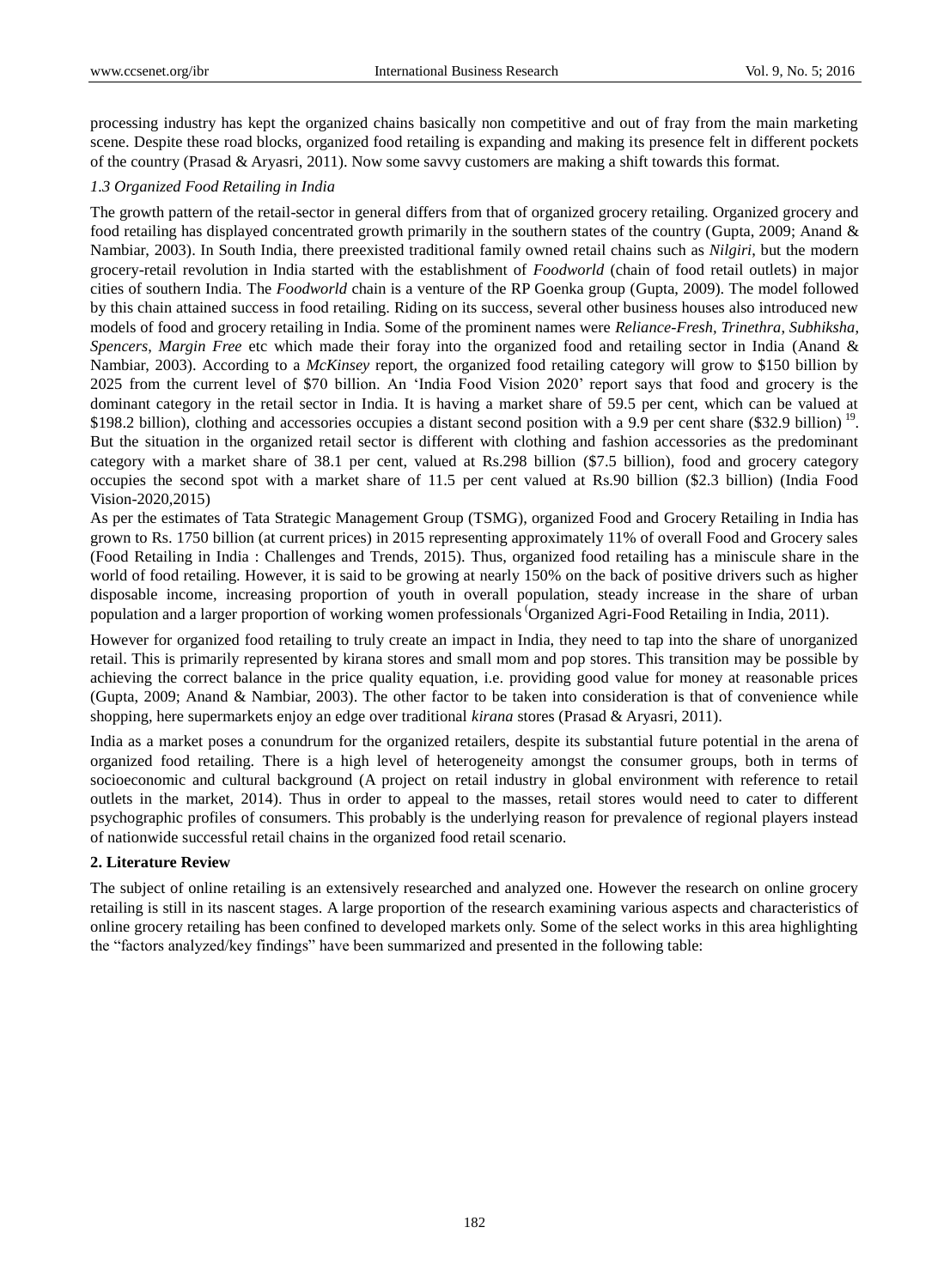| S. No.         | <b>Author, Year</b>            | <b>Field of Study/Project</b>                                                                                              | <b>Factors Analyzed/Key Findings</b>                                                                                                                                                                                                                                                                             |
|----------------|--------------------------------|----------------------------------------------------------------------------------------------------------------------------|------------------------------------------------------------------------------------------------------------------------------------------------------------------------------------------------------------------------------------------------------------------------------------------------------------------|
|                | Cinatl (2000)                  | Grocery Retailing in Czech Republic                                                                                        | Importance of Quality, convenience.<br>Important issues: price, assortment<br>and<br>presence of a good supply chain.<br>Size of market is small.                                                                                                                                                                |
| $\overline{2}$ | Muriel<br>&<br>Reynolds (2006) | Preference- based segmentation.<br>Customer<br>preference<br>structure<br>(conscious & unconscious prioritization          | Measures for reducing performance gaps<br>Internal logistics, communication, focus on<br>$\bullet$<br>customer preferences                                                                                                                                                                                       |
| 3              | Keh &<br>Shieh<br>(2001)       | Success factors $\&$ potential pitfalls of the<br>US online grocery market from seller as<br>well as consumer perspectives | Success Factors: lower cost; strategic alliances<br>with firms; better services; relevant and<br>effective information; good warehouse and<br>logistic structures and capturing niche amrket.<br>Potential pitfalls: use of senses; delivery;<br>financing; security; internet privacy & seasonal<br>influences. |
| 4              | Bevan<br>&<br>Murphy $(2001)$  | Buyers behavior towards online grocery<br>retailing                                                                        | Immediate delivery, credit facilities, choice of<br>method of payment, display,<br>personal<br>assistance, return services & warranty, cost<br>leadership, past association, risk associated<br>with shopping,                                                                                                   |
| 5              | Bell<br>&<br>Song<br>(2007)    | Online grocery retailing                                                                                                   | Convenient shopping, extended hours, home<br>delivery, issue of trust, physical dimensions,<br>overcome individual physical constraints,                                                                                                                                                                         |
| 6              | Chadwick et al.<br>(2007)      | E-strategy in retail grocery sector                                                                                        | greater accuracy of billing, Location, Location,<br>easier & peaceful shopping, monitoring<br>spending.                                                                                                                                                                                                          |
| 7              | Hamstra (2007)                 | <b>Online Stores: Execution strategies</b>                                                                                 | Level of interaction between sellers & buyers                                                                                                                                                                                                                                                                    |
| 8              | Muriel<br>&<br>Reynolds (2006) | Shoppers' expectations of online grocery<br>retailing                                                                      | Responsiveness, reliability, ease of use,<br>$\bullet$<br>credibility, and competence.                                                                                                                                                                                                                           |
|                |                                |                                                                                                                            | Delivering on promises is crucial, privacy<br>$\bullet$<br>policies, seal icons.                                                                                                                                                                                                                                 |
| 9              | Vrechopoulos et                | Grocery retailing in developed markets                                                                                     | Virtual store layout designing.                                                                                                                                                                                                                                                                                  |
|                | al. (2004)                     |                                                                                                                            | Simple process- value of navigation, ease,<br>sticking around a Web site.                                                                                                                                                                                                                                        |

#### Table I. Summary of factors analyzed/key findings

#### **3. Objectives of the Study**

Online retailing at large has made a successful foray into the Indian retail scenario in a big way. In the near future it will establish its presence in the Indian retail market. Hence the need for a systematic study with an aim of exploring the online grocery retail potential in Indian the market accompanied with an insight into consumer perceptions towards grocery purchase gains importance. It will provide an insightful understanding to upcoming online retailers. Accordingly, the objectives of this paper are to:

- Unearth broad underlying dimensions guiding the mode of selection in case of grocery purchase.
- Prioritize underlying dimensions determining the acceptance/rejection of online mode of grocery purchasing.
- Analyze the acceptance of online mode of grocery retailing vis-à-vis the brick and mortar retail store.
- Examine the effects of psychographic attributes on its potential.

#### **4. Research Methodology**

Cross-sectional Descriptive Research design has been employed for the study with the survey instrument being a 'closed questionnaire'. The variables have been identified by using exploratory research study consisting of focus group discussions, depth interviews and secondary survey of the existing literature. A Pilot survey (with a sample size of 30) was used to find out potential errors that can creep into survey-administration. The survey instrument (questionnaire) basically consisted of two sections, first asking information about different psychographic criteria and the second section concentrating on various aspects and perceptions related to different formats of grocery retailing.

Shopping Mall Intercept (Market Intercept) sampling was employed to gather data. Questionnaires were sent to around 1100 respondents across various cities in India, out of these, 875 questionnaires were found complete in all respects, thus having a response-rate of 79.5 %. So, the effective sample size is 875. It was determined apriori that respondents have some online shopping experience. Different category of respondents were included in the sample to make it representative of the variety of users (Table 1). The sample is sub-divided into two parts, 400 observations were used for Exploratory Factor Analysis (EFA) and the rest 475 observations for Confirmatory Factor Analysis (CFA).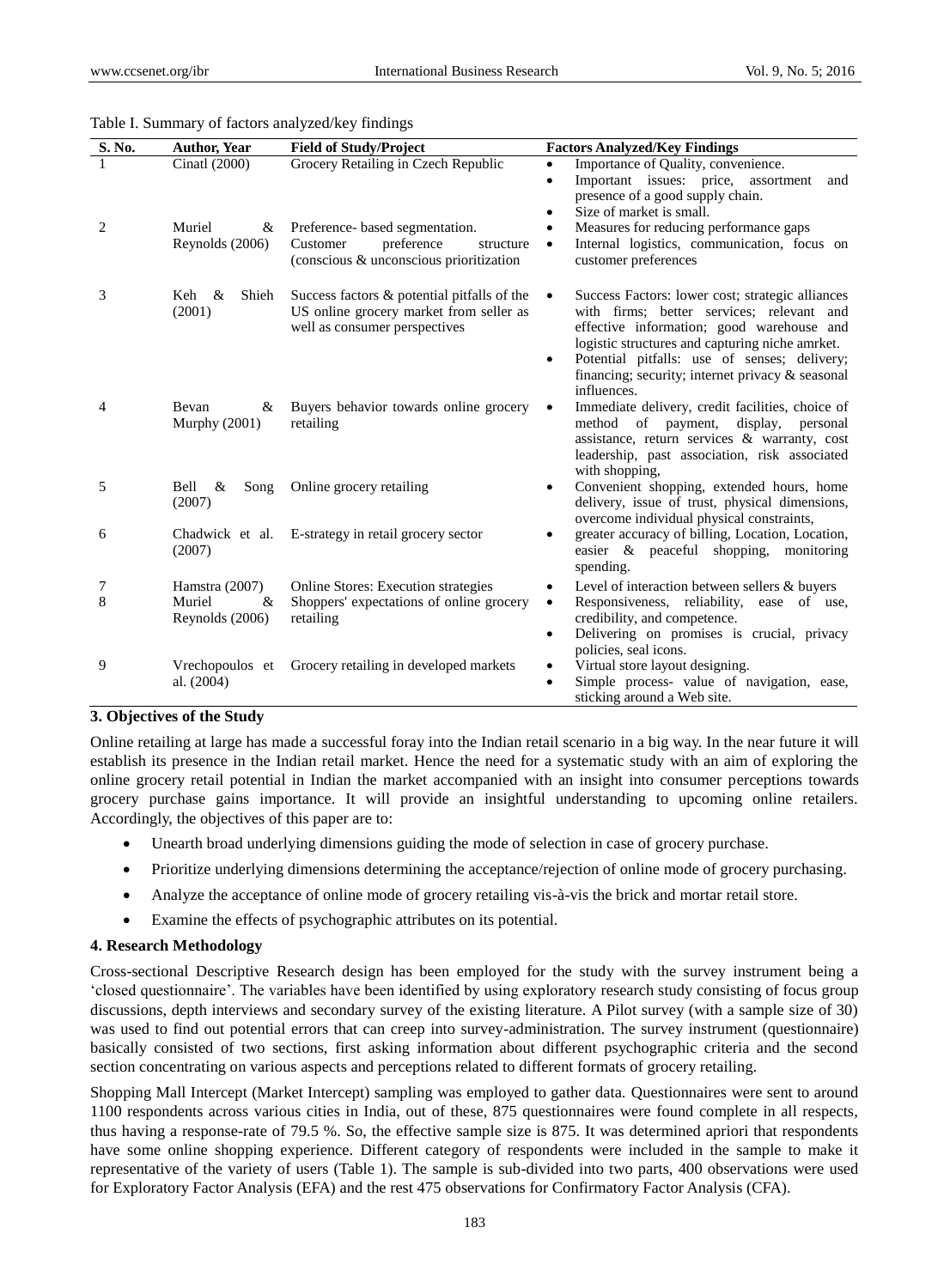| No.            | <b>Respondent's characteristics</b> | % of respondents |
|----------------|-------------------------------------|------------------|
| 1              | Gender                              |                  |
|                | Male                                | 54.4             |
|                | Female                              | 45.6             |
| $\overline{2}$ | <b>Age Group</b>                    |                  |
|                | $<$ 30                              | 37.6             |
|                | $31 - 45$                           | 40.7             |
|                | $46 - 60$                           | 13.8             |
|                | >60                                 | 7.8              |
| 3              | <b>Education</b>                    |                  |
|                | Upto HSC                            | 9.4              |
|                | Graduate                            | 35.0             |
|                | Post graduate                       | 35.9             |
|                | Professional and others             | 19.6             |
| 4              | Occupation                          |                  |
|                | Salaried                            | 41.2             |
|                | Professional                        | 27.8             |
|                | <b>Business</b>                     | 13.1             |
|                | Student                             | 2.8              |
|                | Retired                             | 7.4              |
|                | Housewife                           | 6.9              |
| 5              | <b>Income</b>                       |                  |
|                | $<$ 10,000                          | 11.8             |
|                | 10001-20000                         | 15.0             |
|                | 20001-30000                         | 34.6             |
|                | 30001-40000                         | 23.0             |
|                | >40000                              | 15.6             |

#### Table 1. Demographic Characteristics of the Respondents

# **5. Analysis and Results**

## *5.1 Factors Driving Mode Selection of Grocery Purchase*

Exploratory factor Analysis was employed to explore the underlying dimensions present in consumers' perceptions about grocery retailing. The subsample of 400 was chosen for this purpose.

The factor analysis results are shown in Tables 2.1-2.3. The results from Table 2.1 shows that value of KMO statistic is very high (.875) and Bartlett's test of Sphericity is significant (sig =.000), indicating the appropriateness of data for factor analysis. The total variance extracted by the five factors (having Eigen values greater than one) amounts to 79.3 per cent (Table 2.2). The Rotated Component Matrix (using Varimax Rotation with Kaiser Normalization) indicates five factors derived from the 20 original perceptual variables. The variables constituting various factors have been expressed as follows (Table 2.3).

## Table 2.1. KMO and Bartlett's Test

| Kaiser-Meyer-Olkin Measure of Sampling Adequacy. |                    | .875      |
|--------------------------------------------------|--------------------|-----------|
| Bartlett's Test of Sphericity                    | Approx. Chi-Square | 10568.886 |
|                                                  |                    | 190       |
|                                                  | Sig                | .000      |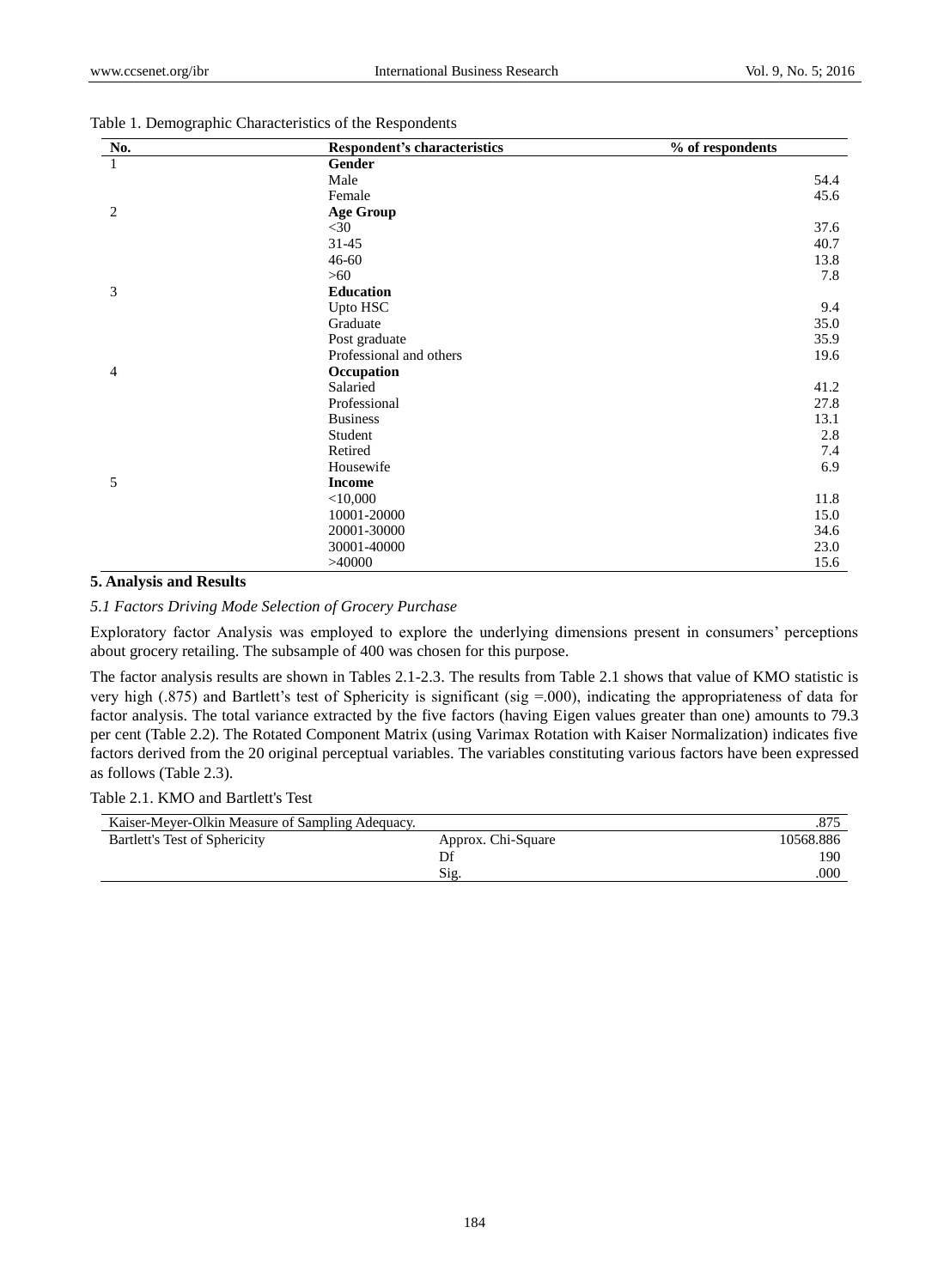| Compo          |       |                     |           |       |                                            |           |       |                                          |            |
|----------------|-------|---------------------|-----------|-------|--------------------------------------------|-----------|-------|------------------------------------------|------------|
| nent           |       | Initial Eigenvalues |           |       | <b>Extraction Sums of Squared Loadings</b> |           |       | <b>Rotation Sums of Squared Loadings</b> |            |
|                |       | $\%$<br>of          | Cumulativ |       | $\%$<br>of                                 | Cumulativ |       | $\%$<br>of                               | Cumulative |
|                | Total | Variance            | e %       | Total | Variance                                   | e %       | Total | Variance                                 | $\%$       |
| 1              | 6.692 | 33.460              | 33.460    | 6.692 | 33.460                                     | 33.460    | 5.487 | 27.435                                   | 27.435     |
| $\overline{c}$ | 4.129 | 20.645              | 54.105    | 4.129 | 20.645                                     | 54.105    | 4.231 | 21.155                                   | 48.590     |
| 3              | 2.21  | 11.050              | 65.155    | 2.21  | 11.050                                     | 65.155    | 3.012 | 15.060                                   | 63.650     |
| 4              | 1.7   | 8.500               | 73.655    | 1.7   | 8.500                                      | 73.655    | 1.941 | 9.705                                    | 73.355     |
| 5              | 1.13  | 5.650               | 79.305    | 1.13  | 5.650                                      | 79.305    | 1.19  | 5.950                                    | 79.305     |
| 6              | 0.788 | 3.940               | 83.245    |       |                                            |           |       |                                          |            |
| 7              | 0.633 | 3.165               | 86.410    |       |                                            |           |       |                                          |            |
| 8              | 0.496 | 2.480               | 88.890    |       |                                            |           |       |                                          |            |
| 9              | 0.429 | 2.145               | 91.035    |       |                                            |           |       |                                          |            |
| 10             | 0.394 | 1.970               | 93.005    |       |                                            |           |       |                                          |            |
| 11             | 0.271 | 1.355               | 94.360    |       |                                            |           |       |                                          |            |
| 12             | 0.222 | 1.110               | 95.470    |       |                                            |           |       |                                          |            |
| 13             | 0.166 | 0.830               | 96.300    |       |                                            |           |       |                                          |            |
| 14             | 0.137 | 0.685               | 96.985    |       |                                            |           |       |                                          |            |
| 15             | 0.132 | 0.660               | 97.645    |       |                                            |           |       |                                          |            |
| 16             | 0.112 | 0.560               | 98.205    |       |                                            |           |       |                                          |            |
| 17             | 0.099 | 0.495               | 98.700    |       |                                            |           |       |                                          |            |
| 18             | 0.095 | 0.475               | 99.175    |       |                                            |           |       |                                          |            |
| 19             | 0.094 | 0.470               | 99.645    |       |                                            |           |       |                                          |            |
| 20             | 0.071 | 0.355               | 100.000   |       |                                            |           |       |                                          |            |

#### Table 2.2. Total Variance Explained

Table 2.3. Rotated Component Matrix

|                            | Component |          |          |          |          |  |
|----------------------------|-----------|----------|----------|----------|----------|--|
|                            |           | 2        |          | 4        | 5        |  |
| Sales assistance           | 0.864     | 0.229    | 0.201    | 0.095    | $-0.096$ |  |
| Placing order on phone     | 0.919     | 0.148    | $-0.119$ | 0.027    | $-0.078$ |  |
| Home delivery              | 0.751     | 0.163    | 0.314    | $-0.075$ | $-0.16$  |  |
| Location                   | 0.892     | $-0.337$ | 0.267    | 0.122    | 0.033    |  |
| Credit facility            | 0.716     | 0.595    | $-0.325$ | 0.052    | 0.032    |  |
| Better available offer     | $-0.339$  | 0.703    | 0.133    | 0.201    | 0.112    |  |
| Overall saving             | 0.296     | 0.829    | 0.126    | $-0.107$ | $-0.102$ |  |
| Quality of the products    | 0.373     | 0.683    | 0.047    | $-0.086$ | $-0.172$ |  |
| Various schemes            | $-0.385$  | 0.938    | 0.207    | $-0.108$ | 0.029    |  |
| Discounts                  | 0.322     | $-0.672$ | $-0.165$ | 0.001    | 0.281    |  |
| All brand under one roof   | 0.342     | 0.276    | 0.755    | $-0.132$ | $-0.032$ |  |
| Variety of products        | 0.462     | 0.269    | 0.763    | 0.11     | 0.318    |  |
| Much option to choose from | 0.245     | 0.484    | 0.812    | 0.023    | 0.244    |  |
| Product comparison         | 0.429     | 0.312    | $-0.613$ | 0.106    | 0.095    |  |
| Trust worthiness           | 0.306     | $-0.081$ | 0.211    | 0.666    | 0.206    |  |
| Understanding my need      | $-0.319$  | 0.086    | 0.305    | $-0.657$ | $-0.017$ |  |
| Long term association      | 0.398     | $-0.183$ | 0.264    | 0.632    | $-0.107$ |  |
| As a matter of my habit    | $-0.324$  | $-0.277$ | 0.204    | 0.721    | 0.036    |  |
| Good ambience              | $-0.447$  | 0.228    | 0.313    | $-0.041$ | 0.624    |  |
| Attractive display         | 0.444     | 0.164    | 0.205    | $-0.013$ | $-0.096$ |  |

*Factor 1* incorporates the variables- 'sales assistant guides you for purchase from a specific store', 'the facility of placing an order on phone guides you for purchase from a specific store', 'the provision of home delivery guides you for purchase from a specific store', 'the location of the store guides you for purchase from a specific store' and 'the provision of credit facility guides you for purchase from a specific store'. Since all these variables are related to convenience associated with grocery shopping, hence this dimension can be labeled as '*convenience*'.

*Factor 2* comprises of the variables-'provision of better offers guides you for purchase from a specific store', 'the overall monetary saving in grocery purchase guides you for purchase from a specific store', 'the quality of the products provided by the store guides you for purchase from a specific store', 'the various schemes on offer (by the store) guide you for purchase from a specific store' and 'the discounts offered by the store guide you for purchase from a specific store'. Since all these components are related to consumer's perception of value derived from his overall monetary spending (during grocery purchase), hence this factor can be labeled as '*value for money*'.

*Factor 3* comprises of the variables- 'the availability of all brands under one roof guide you for purchase from a specific store', 'the variety of products present in the store guide you for purchase from a specific store', 'the presence of many options (to choose from) in the store guide you for purchase from a specific store' and 'the availability of different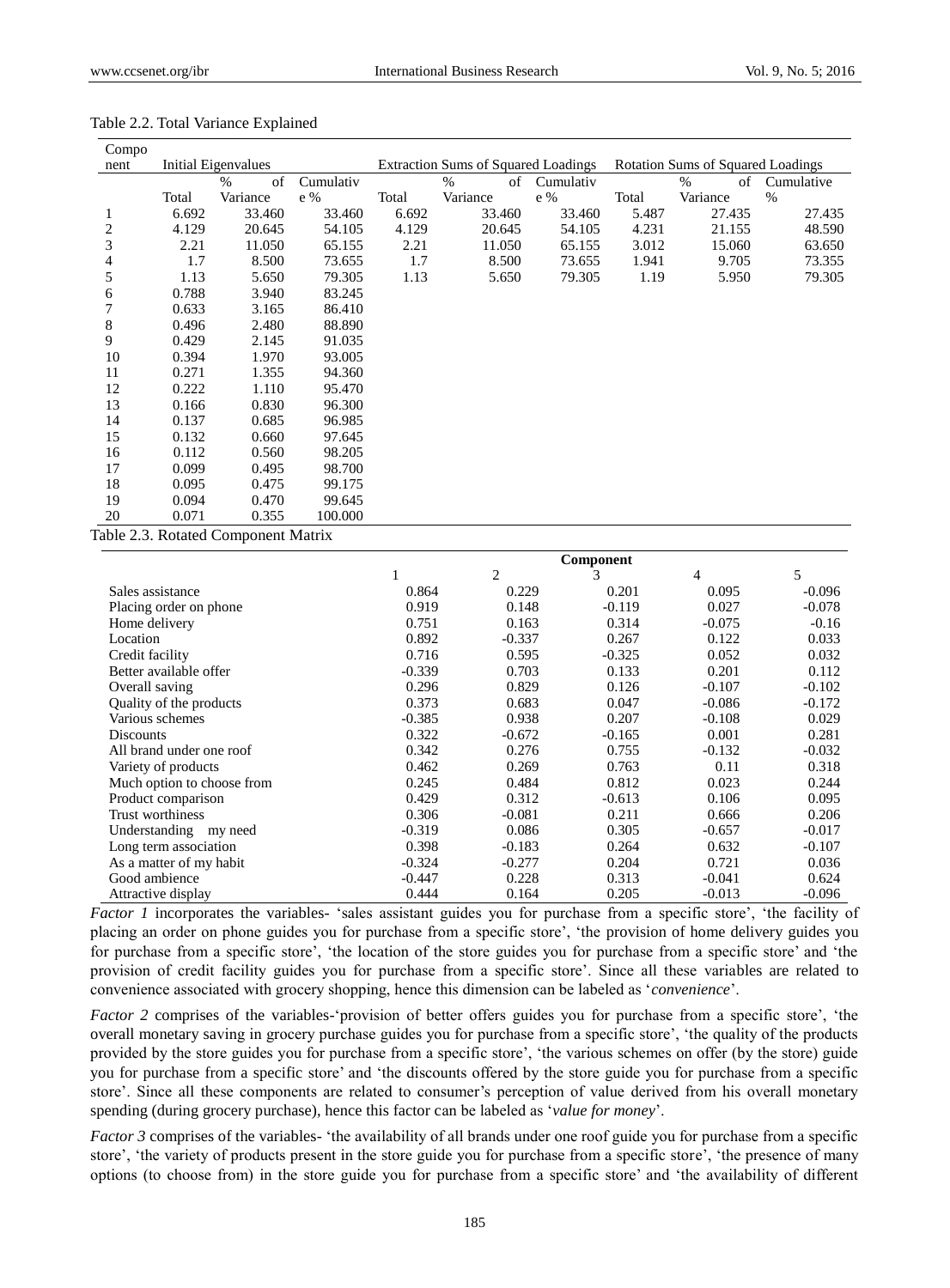products for comparison in the store guide you for purchase from a specific store'. All these variables are related to the presence of a large variety of products under one roof (so as to provide an array of options to the customer), so this factor can be labeled as '*variety*'.

*Factor 4* incorporates the variables- 'the perception of trust and reliability (of the store) guide you for purchase from a specific store', 'the understanding of your needs guide you for purchase from a specific store', 'the long term association with the store guides you for purchase from a specific store', and 'the familiarity and habit of going to a particular store guide you for purchase from a specific store'. All these variables are indicative of a loyalty based relationship with the grocery store, so this dimension can be labeled as '*loyalty*'.

*Factor 5* comprises of the variables- 'good ambience of the store guides you for purchase from a specific store' and 'attractive display of items in the store guides you for purchase from a specific store'. These two variables are associated with the ambience of the store, so this factor can be labeled as '*ambient factors*'.

Reliability analysis has been performed for the above factors, as suggested by EFA, by running reliability test. The least value of Cronbach's alpha obtained for any factor have been 0.652 that is even higher than 0.6, this is indicative of the fact that the data is satisfactorily internally reliable (Table 3).

Table 3. Reliability Analysis

| <b>Dimensions of Mode Selection</b> | <b>No. of Items</b> | Cronbach's alpha |
|-------------------------------------|---------------------|------------------|
| Convenience                         |                     | .861             |
| Value for Money                     |                     | .803             |
| Variety                             |                     | .726             |
| Loyalty                             |                     | .744             |
| <b>Ambient Factors</b>              |                     | .652             |

## *5.2 Confirmatory Factor Analysis*

Confirmatory factor analysis (CFA) has been employed to confirm and validate the above five factors. For CFA, the subsample of size 475 was chosen and these respondents are different from the first 400 considered for EFA.

The software employed for this purpose was LISREL. CFA was used to assess unidimensionality with much better control and the measures so obtained will have higher construct validity (Ahire et.al., 1996)

#### 5.2.1 Validity Analysis

In order to examine the validity of CFA results (Table 4), various goodness of fit criteria have been considered as follows: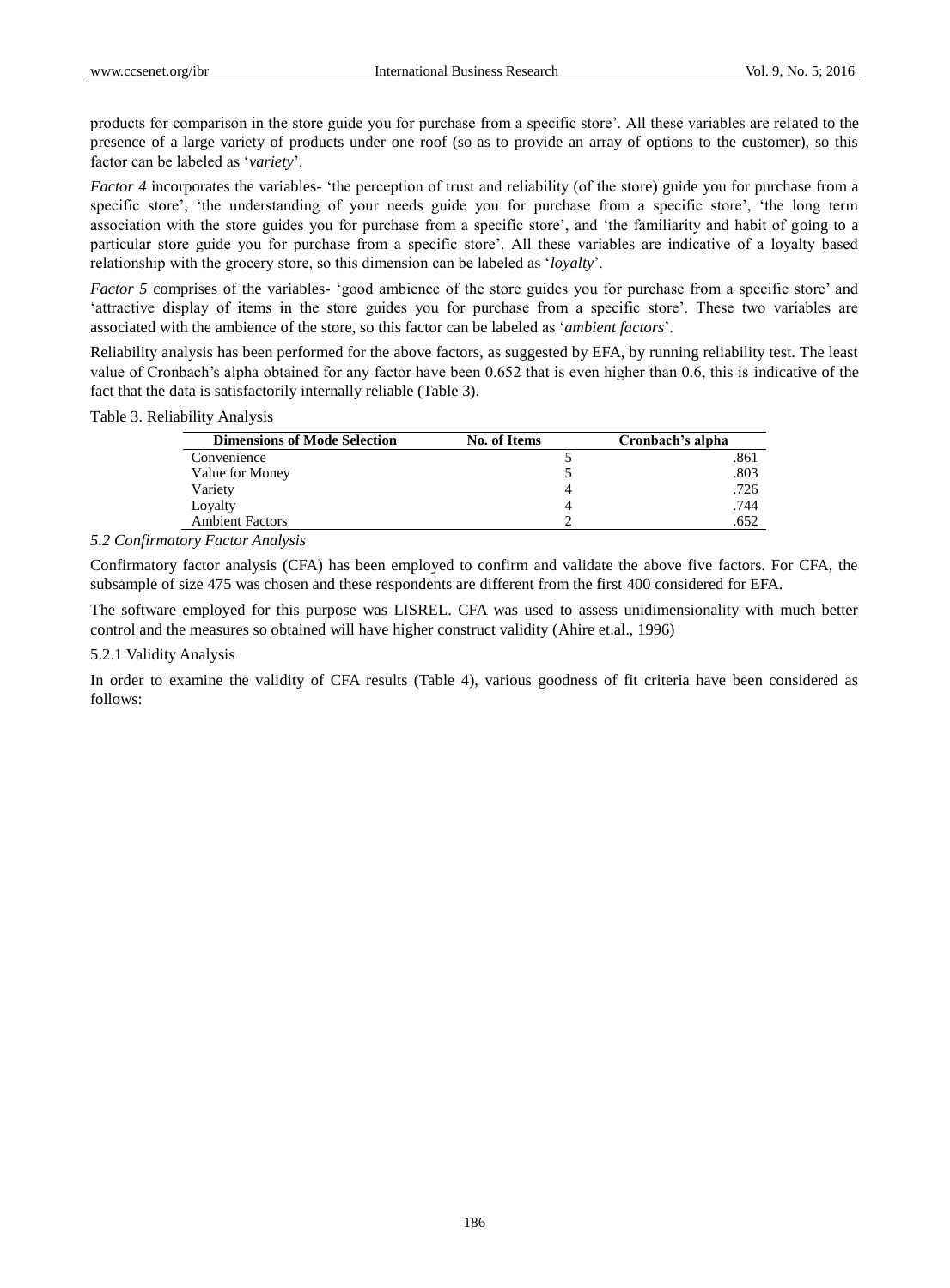#### Table 4. CFA Results-Construct Loadings

|                            | <b>Components (Latent Construct)</b> |                 |                 |         |                        |  |  |
|----------------------------|--------------------------------------|-----------------|-----------------|---------|------------------------|--|--|
|                            | Convenience                          | Value for money | Variety         | Loyalty | <b>Ambient Factors</b> |  |  |
| Sales assistance           | .704                                 | .000            | .000            | .000    | .000                   |  |  |
|                            | (3.878)                              |                 |                 |         |                        |  |  |
| Placing order on phone     | .717                                 | .000            | .000            | .000    | .000                   |  |  |
|                            | (3.752)                              |                 |                 |         |                        |  |  |
| Home delivery              | .787                                 | .000            | .000            | .000    | .000                   |  |  |
|                            | (4.008)                              |                 |                 |         |                        |  |  |
| Location                   | .845                                 | .000            | .000            | .000    | .000                   |  |  |
|                            | (6.241)                              |                 |                 |         |                        |  |  |
| Credit facility            | .806                                 | .000            | .000            | .000    | .000                   |  |  |
|                            | (5.683)                              |                 |                 |         |                        |  |  |
| Better available offer     | .000                                 | .707            | .000            | .000    | .000                   |  |  |
|                            |                                      | (3.680)         |                 |         |                        |  |  |
| Overall saving             | .000                                 | .688            | .000            | .000    | .000                   |  |  |
|                            |                                      | (3.448)         |                 |         |                        |  |  |
| Quality of the products    | .000                                 | .851            | .000            | .000    | .000                   |  |  |
|                            |                                      | (6.034)         |                 |         |                        |  |  |
| Various schemes            | .000                                 | .797            | .000            | .000    | .000                   |  |  |
|                            |                                      | (5.487)         |                 |         |                        |  |  |
| Discounts                  | .000                                 | .640            | .000            | .000    | .000                   |  |  |
|                            |                                      | (3.968)         |                 |         |                        |  |  |
| All brand under one roof   | .000                                 | .000            | .758            | .000    | .000                   |  |  |
|                            |                                      |                 | (4.518)         |         |                        |  |  |
| Variety of products        | .000                                 | .000            | .739            | .000    | .000                   |  |  |
|                            |                                      |                 | (4.372)         |         |                        |  |  |
| Much option to choose from | .000                                 | .000            | .768            | .000    | .000                   |  |  |
|                            | .000                                 |                 | (4.366)<br>.792 |         |                        |  |  |
| Product comparison         |                                      | .000            | (4.467)         | .000    | .000                   |  |  |
| Trust worthiness           | .000                                 | .000            | .000            | .818    | .000                   |  |  |
|                            |                                      |                 |                 | (6.214) |                        |  |  |
| Understanding my need      | .000                                 | .000            | .000            | .781    | .000                   |  |  |
|                            |                                      |                 |                 | (4.005) |                        |  |  |
| Long term association      | .000                                 | .000            | .000            | .780    | .000                   |  |  |
|                            |                                      |                 |                 | (4.211) |                        |  |  |
| As a matter of my habit    | .000                                 | .000            | .000            | .854    |                        |  |  |
|                            |                                      |                 |                 | (5.571) |                        |  |  |
| Good ambience              | .000                                 | .000            | .000            | .000    | .783                   |  |  |
|                            |                                      |                 |                 |         | (3.769)                |  |  |
| Attractive display         | .000                                 | .000            | .000            | .000    | .685                   |  |  |
|                            |                                      |                 |                 |         | (3.548)                |  |  |

Note: Figures in parentheses are t-ratios

## 5.2.1.1 Overall Model Fit

The overall goodness of fit for the proposed model has been performed through absolute, incremental and parsimonious fit measures (Table 5).

| Table 5. LISREL Goodness-of-Fit Measures for CFA |  |
|--------------------------------------------------|--|
|--------------------------------------------------|--|

| Chi-square                       | Chi-square                                         | 234.6 |
|----------------------------------|----------------------------------------------------|-------|
|                                  | Degrees of freedom                                 | 170   |
| <b>Absolute Fit Measures</b>     | Goodness of Fit Index (GFI)                        | .944  |
|                                  | Adjusted Goodness of Fit Index (AGFI)              | .920  |
|                                  | Root Mean Square Residual (RMSR)                   | .083  |
|                                  | Root Mean Square Error of Approximation (RMSEA)    | .092  |
| <b>Incremental Fit Measures</b>  | Tucker-Lewis Index (TLI)                           | .951  |
|                                  | Normed Fit Index (NFI)                             | .900  |
| <b>Parsimonious Fit Measures</b> | Adjusted Goodness of Fit Index-Parsimonious (AGFI) | .902  |
|                                  | Normed Chi-Square                                  | 1.38  |

For absolute fit measures, we examine the values of GFI (0.944) and AGFI (0.920), they are above the recommended value of 0.90. Further, values of RMSR (0.083) and RMSEA (0.092) are also over the recommended value of 0.08 although these values are less than the upper threshold value for the measures i.e. 0.10.

Similarly, the values of TLI (0.951) and NFI (0.900) are satisfying the recommended value of 0.90, satisfying the validity with respect to incremental fit measures. The values of AGFI-parsimonious (0.902) and normed chi-square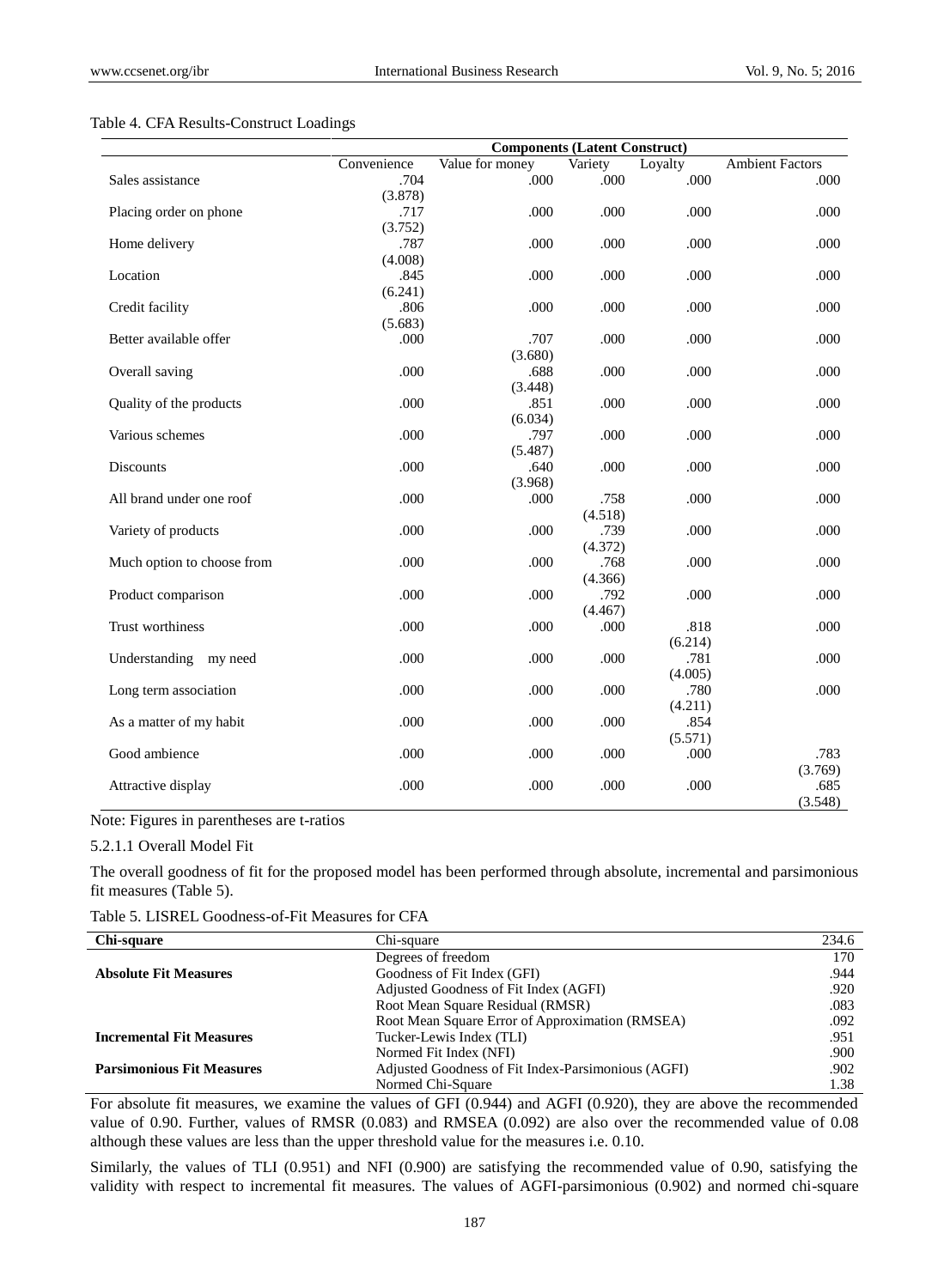(1.38) indicate parsimony of the proposed model. Hence, it can be said that various goodness of fit criteria of the proposed model have been satisfactorily satisfied.

### 5.2.1.2 Measurement Model Fit

Thereafter for measurement model fit, the variable loadings are examined (Table 5). The results clearly shows that all the considered variables are significantly for their specified dimension (sig  $< 0.05$ ). This collaborates and establishes that the proposed relationship among variables and their dimensions exists.

Table 6.1. LISREL Measurement Fit Model

| <b>Dimension</b><br>(Construct) | Construct<br><b>Reliability</b> | <b>Average Variance</b><br><b>Extracted (AVE)</b> | Comparative<br>Fit Index (CFI) | <b>Bentler-Bonett</b><br><b>Goodness of fit</b><br>Coefficient | <b>Goodness of</b><br>Fit (GFI) |
|---------------------------------|---------------------------------|---------------------------------------------------|--------------------------------|----------------------------------------------------------------|---------------------------------|
| Convenience                     | .917                            | .881                                              | .965                           | .972                                                           | .975                            |
| Value for money                 | .891                            | .821                                              | .925                           | .954                                                           | .948                            |
| Variety                         | .832                            | .740                                              | .906                           | .920                                                           | .921                            |
| Loyalty                         | .778                            | .679                                              | .912                           | .931                                                           | .944                            |
| <b>Ambient Factors</b>          | .732                            | .548                                              | .910                           | .912                                                           | .902                            |

Table 6.2. LISREL Measurement Fit Model- Average Variance Extracted (AVE) and Correlation Matrix

| <b>Dimension</b>       | AVE  | <b>Correlation Matrix</b> |                 |         |         |                        |  |  |
|------------------------|------|---------------------------|-----------------|---------|---------|------------------------|--|--|
| (Construct)            |      | Convenience               | Value for money | Varietv | Lovalty | <b>Ambient Factors</b> |  |  |
| Convenience            | .881 | .939                      |                 |         |         |                        |  |  |
| Value for money        | .821 | .631                      | .906            |         |         |                        |  |  |
| Variety                | .740 | .467                      | .677            | .860    |         |                        |  |  |
| Loyalty                | .679 | .508                      | .584            | .603    | .824    |                        |  |  |
| <b>Ambient Factors</b> | .548 | .572                      | .420            | .568    | .507    | .740                   |  |  |

(Values on the diagonal of the correlation matrix is the square root of AVE)

The Construct Reliability results indicate that reliability coefficients of all the dimensions (Composite Reliability Coefficients) exceed the recommended level of 0.700 (Table 6.1), establishing the reliability and representativeness of the proposed dimensions. Table 6.2 indicates that all Average Variance Extracted (AVE) values are higher than 0.50, so all the dimensions, the majority of variances is because of consolidated utility dimensions. This substantiates unidimensionality i.e. the substantial representativeness of the considered constructs.

Here, we observe that all the Comparative Fit Indices (CFI) exceeds the recommended level of 90% (Table 6.1). This corroborates the good fit of the proposed model.

The Convergent Validity of the model has been ascertained by Bentler-Bonett coefficient (Bentler & Bonett, 1980). We observe that all five dimensions exceed the recommended 90% level (Table 6.1). Similarly, all Goodness of Fit (GFI) indices exhibit values exceeding the recommended 90% level substantiating the best model-fit (Joreskög & Sorböm, 1990).

Results from the Table 6.2 show that the correlation coefficients of all the pairs of constructs (dimensions/factors) are less than their respective square roots of Average Variance Extracted (AVE) of respective constituents. This indicates that Discriminant Validity has been achieved.

So, considering the above discussion, we can say that all goodness-of-fit results as well as measurement model fit results corroborate the validity of the proposed five-dimensional model of the consolidated utility factors.

## 5.2.2 Factors Extraction Results

Confirmation for the five factors (representing five broad perceptual dimensions of store selection criteria) is achieved by CFA. These were the factors that were revealed by Exploratory Factor Analysis (Table 2.3). Construct Loadings (as obtained by CFA Results) are expressed in the Table 4.

## *5.3 Analysis of Factors Determining the Acceptance/Rejection of the Online Grocery Purchase Mode*

Binary-Logistic Regression has been deployed in order to empirically analyze the impact of the five broad perceptual dimensions (representing store selection criteria of the consumers) upon the decision of accepting/rejecting the online grocery retail format. Logistic regression is a useful technique for contexts where one wants to predict the presence or absence of a characteristic (or outcome) based on values of a number of predictors. Hence the dependent variable should be dichotomous in nature. We have attempted to examine whether the five perceptual dimensions of store selection sufficiently predict acceptance of online grocery retailing and thereafter prioritize these dimensions according to the respondents' perception. Further, the regression coefficients (of the logistic regression model) are used for construction of the regression model for predicting acceptance/rejection of online grocery retailing.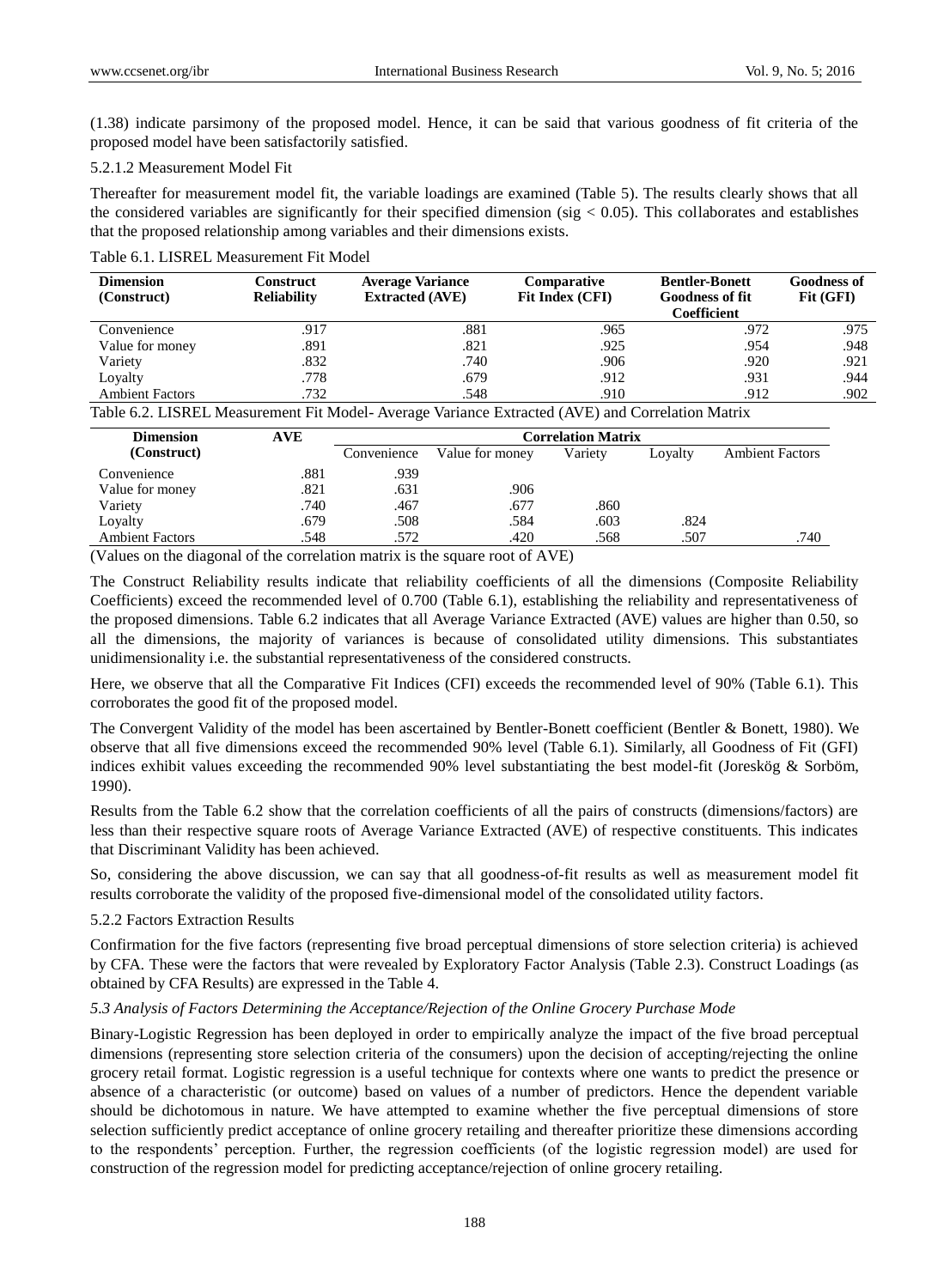The validity of the binary logistic regression model has been ascertained by Hosmer and Lemeshow goodness of fit test statistic (0.674), accepting the goodness of fit of the proposed model (Table 7.3). The value of Cox & Snell R Square and Nagelkerke R Square are 0.643 and 0.725 respectively (Table 7.2), these values are showing that the proposed model explains most of the variation in the predicted variable (acceptance/rejection of online grocery retailing).

This has been further corroborated by a high Hit Ratio of 90.2% showing that our proposed binary logistic regression model accurately predicts 90.2% of responses (Table 7.4). Further, considering Table 7.1, the significant value of Omnibus Tests of Model Coefficients (sig. = 0.000) shows that our regression model performs well in predicting the discrimination (acceptance/rejection) on the basis of the considered predictors. Thereafter in order to determine the relative importance of the broad perceptual dimensions driving grocery store selection, values of the regression coefficient (B), Wald's statistic and significance have been taken into account (Table 7.5). Except *ambient factors*, all other factors like *value for money*, *convenience*, *variety* and *loyalty* were significant in deciding about the mode of grocery purchase. The respondents accorded the highest priority to the factor *value for money*, closely followed by *convenience* sought in grocery purchasing. Grocery purchase is an integral part of every customer's day to day life and takes up a substantial amount of money and time, hence the desire to purchase quality products at economical prices. This probably is the reason for *value for money* being the top priority out of the factors responsible for selection of mode of grocery purchase. Customers also accord a great deal of importance to the factor of *convenience*, especially in case of high frequently and repetitive activities. Next in the hierarchy, figures the factor *variety*. Consumers typically like to browse amongst a large variety of brands, before coming to a final decision. At the end of the hierarchy, is *loyalty and trust* that a consumer has towards a store with which he or she has been associated. This loyalty plays a significant role in acceptance/rejection of an alternative shopping format.

The proposed logistic regression model for predicting response (acceptance/rejection of online grocery shopping) of a respondent, based on considered predictors will be as follows:

Response =  $-15.572 + 2.093$ \* (Convenience) +  $2.769$ \* (Value for money) +  $1.442$ \* (Variety) +  $1.442$ \* (Loyalty) + .381 \* (Ambient Factor).

#### Table 7. Logistic Regression:

|                                 |                                                       |                                      | Chi-square |  |                   | df                   |      |                | Sig.                |      |                    |
|---------------------------------|-------------------------------------------------------|--------------------------------------|------------|--|-------------------|----------------------|------|----------------|---------------------|------|--------------------|
| Step 1                          | Step                                                  |                                      |            |  | 112.413           |                      |      |                | 5                   |      | .000               |
|                                 | <b>Block</b>                                          |                                      |            |  | 112.413           |                      | 5    | .000           |                     |      |                    |
|                                 | Model                                                 |                                      |            |  | 112.413           |                      |      |                | 5                   |      | .000               |
| Table 7.2. Model Summary        |                                                       |                                      |            |  |                   |                      |      |                |                     |      |                    |
| Step                            |                                                       | -2 Log likelihood                    |            |  |                   | Cox & Snell R Square |      |                | Nagelkerke R Square |      |                    |
|                                 | 3.342                                                 |                                      | .643       |  |                   |                      |      |                | .725                |      |                    |
|                                 |                                                       | Table 7.3. Hosmer and Lemeshow Test  |            |  |                   |                      |      |                |                     |      |                    |
| Step                            | Chi-square                                            |                                      |            |  | df                |                      |      | Sig.           |                     |      |                    |
|                                 |                                                       |                                      |            |  | 5.167             |                      | 8    |                | 0.674               |      |                    |
| Table 7.4. Classification Table |                                                       |                                      |            |  |                   |                      |      |                |                     |      |                    |
|                                 | Observed                                              |                                      |            |  | Predicted<br>Will | shift                |      | towards/Prefer | online              |      |                    |
|                                 |                                                       |                                      |            |  |                   | grocery retailing    |      |                |                     |      | Percentage Correct |
|                                 |                                                       |                                      |            |  | N <sub>o</sub>    |                      |      | Yes            |                     |      |                    |
| Step 1                          | Will shift towards/Prefer online<br>grocery retailing |                                      | No         |  |                   |                      | 302  |                | 41                  |      | 88.0               |
|                                 |                                                       |                                      | Yes        |  |                   |                      | 45   |                | 487                 |      | 91.5               |
|                                 | <b>Overall Percentage</b>                             |                                      |            |  |                   |                      |      |                |                     | 90.2 |                    |
|                                 |                                                       | Table 7.5. Variables in the Equation |            |  |                   |                      |      |                |                     |      |                    |
|                                 |                                                       |                                      |            |  | B                 |                      | S.E. |                | Wald                | Sig. | Exp(B)             |
| Step $1(a)$                     |                                                       | Convenience                          |            |  |                   | 2.093                |      | 0.713          | 8.6171              | .025 | 4.879              |
|                                 |                                                       | Value for money                      |            |  |                   | 2.769                |      | 0.601          | 21.227              | .000 | 7.643              |
|                                 | Variety                                               |                                      |            |  |                   | 1.442                |      | 0.563          | 6.5601              | .032 | 3.650              |
|                                 | Loyalty                                               |                                      |            |  |                   | 0.754                |      | 0.334          | 5.0962              | .042 | 2.119              |
|                                 |                                                       | <b>Ambient Factors</b>               |            |  |                   | 0.381                |      | 0.276          | 1.9056              | .099 | 2.003              |
|                                 | Constant                                              |                                      |            |  |                   | $-15.572$            |      | 13.586         | 1.3137              | .143 | 1.672              |

Table 7.1. Omnibus Tests of Model Coefficients

*5.4 Comparison: Retail Store Format vs. Online Format*

For the purpose of analyzing the differences in perception, with reference to the various parameters of grocery-shopping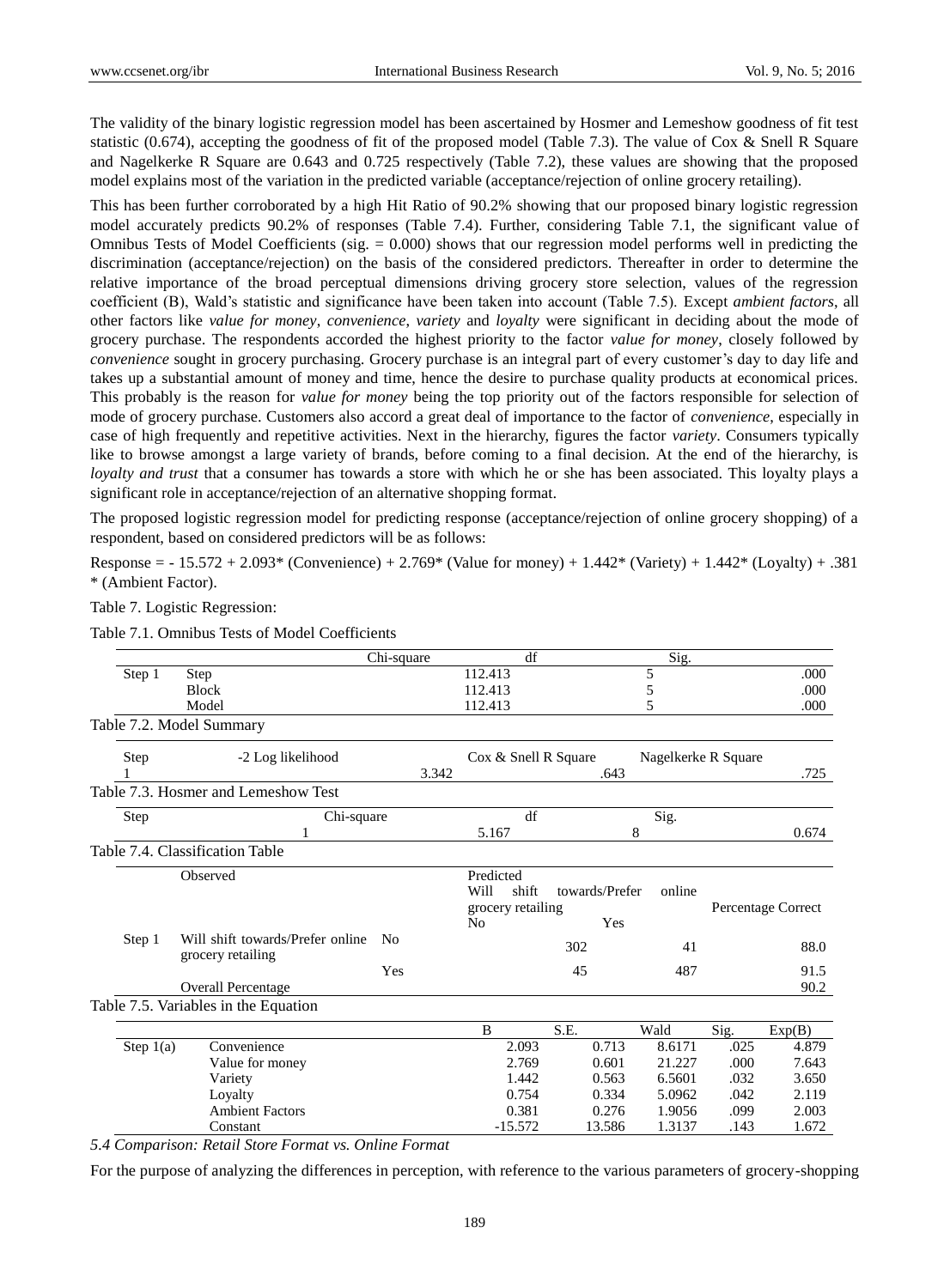(between brick and mortar retail stores and online stores), Non-parametric Wilcoxon Signed Ranks Test was used. Barring *product availability*, there was a significant difference in consumer perception with respect to offline and online grocery shopping (Table 8.1). Respondents perceive both offline and online formats similarly with respect to the *availability of grocery products*. As far as *convenience* is concerned, respondents consider online grocery shopping more convenient than shopping in the brick and mortar format (Table 8.2-8.3). Moreover customers perceive online shopping to be stress free and hassle free. However with reference to *security issues*, respondents carry certain apprehensions about online grocery shopping (Table 8.2-8.3). They harbour the belief that financial transactions are more secure in the offline format. This behavior is quite similar to the concern of shoppers regarding the issues of privacy and security in online retailing (Forsythe and Bo, 2003; Shim et. al., 2001). Respondents perceive online grocery shopping format to be more time saving than the traditional retail-store format (Table 8.2-8.3), as customers can shop without actually going to the store so they do not waste time in commuting, parking etc. Despite the *security issue*, the payment process is perceived as more convenient in the online format (Table 8.2-8.3), since they offer several payment options like credit card, online money transfer etc.. However with reference to the *touch and feel* factor, consumers decidedly prefer the offline retail shopping format (Table 8.2-8.3). Their grocery shopping decisions are substantially affected by the need to satisfy their sensory or experiential needs. A general consumer perception is that appearance, touch, smell and such related attributes would be absent in shopping through online mode.

Table 8. NPar Tests- Wilcoxon Signed Ranks Test

Table 8.1. Test Statistics

|                                    |      | Convenience:<br>Store-Online            | Security:<br>Store-Onlin<br>e | Time Saving:<br>Store-Online | Convenient<br>Payment:<br>Store-Online |           | Product<br>Availability:<br>Store-Online |        | Product touch &<br>feel:<br>Store-Online |
|------------------------------------|------|-----------------------------------------|-------------------------------|------------------------------|----------------------------------------|-----------|------------------------------------------|--------|------------------------------------------|
| Z                                  |      | $-13.227$                               | $-7.626$                      | $-13.179$                    |                                        | $-13.190$ |                                          | .000   | $-13.691$                                |
| Asymp.<br>$(2-tailed)$             | Sig. | .000                                    | .000                          | .000                         |                                        | .000      |                                          | 1.000  | .000                                     |
| Table 8.2. Descriptive             |      |                                         |                               |                              |                                        |           |                                          |        |                                          |
|                                    |      | Convenience                             | Security                      | <b>Time Saving</b>           | Convenient<br>Payment                  |           | Product<br>Availability                  |        | Product touch &<br>feel                  |
| Store: Mean                        |      | 2.0920                                  | 3.1840                        | 2.2840                       |                                        | 2.2360    |                                          | 3.2640 | 4.4000                                   |
| Online: Mean                       |      | 4.4520                                  | 2.3720                        | 4.4240                       |                                        | 4.4240    | 3.2640                                   |        | 1.7680                                   |
| Table 8.3. Ranks                   |      |                                         |                               |                              |                                        |           |                                          |        |                                          |
|                                    |      |                                         |                               | N                            |                                        | Mean Rank |                                          |        | Sum of Ranks                             |
| Convenience: Store-Online          |      |                                         | <b>Negative Ranks</b>         |                              | 791                                    |           | 126.48                                   |        | 100045.68                                |
|                                    |      |                                         | <b>Positive Ranks</b>         |                              | 49                                     |           | 24.00                                    |        | 1176.00                                  |
|                                    |      |                                         | <b>Ties</b>                   |                              | 35                                     |           |                                          |        |                                          |
|                                    |      |                                         | Total                         |                              | 875                                    |           |                                          |        |                                          |
| Security: Store-Online             |      |                                         | <b>Negative Ranks</b>         |                              | 161                                    |           | 65.98                                    |        | 10622.78                                 |
|                                    |      |                                         | <b>Positive Ranks</b>         |                              | 480                                    |           | 100.74                                   |        | 48355.20                                 |
|                                    |      |                                         | <b>Ties</b>                   |                              | 234                                    |           |                                          |        |                                          |
|                                    |      |                                         | Total                         |                              | 875                                    |           |                                          |        |                                          |
| Time Saving: Store-Online          |      |                                         | <b>Negative Ranks</b>         |                              | 788                                    |           | 117.52                                   |        | 92605.76                                 |
|                                    |      |                                         | <b>Positive Ranks</b>         |                              | 16                                     |           | 24.50                                    |        | 392.00                                   |
|                                    |      |                                         | <b>Ties</b>                   |                              | 71                                     |           |                                          |        |                                          |
|                                    |      |                                         | Total                         |                              | 875                                    |           |                                          |        |                                          |
|                                    |      | <b>Convenient Payment: Store-Online</b> | <b>Negative Ranks</b>         |                              | 780                                    |           | 116.69                                   |        | 91018.20                                 |
|                                    |      |                                         | <b>Positive Ranks</b>         |                              | 18                                     |           | 17.00                                    |        | 306.00                                   |
|                                    |      |                                         | <b>Ties</b>                   |                              | 77                                     |           |                                          |        |                                          |
|                                    |      |                                         | Total                         |                              | 875                                    |           |                                          |        |                                          |
| Product Availability: Store-Online |      |                                         |                               | <b>Negative Ranks</b>        |                                        |           | .00                                      |        | .00                                      |
|                                    |      |                                         | <b>Positive Ranks</b>         |                              | $\overline{0}$                         |           | .00                                      |        | .00                                      |
|                                    |      |                                         | <b>Ties</b>                   |                              | 875                                    |           |                                          |        |                                          |
|                                    |      |                                         | Total                         |                              | 875                                    |           |                                          |        |                                          |
|                                    |      | Product touch & feel: Store-Online      | <b>Negative Ranks</b>         |                              | 21                                     |           | 10.50                                    |        | 220.50                                   |
|                                    |      |                                         | <b>Positive Ranks</b>         |                              | 833                                    |           | 125.32                                   |        | 104391.56                                |
|                                    |      |                                         | <b>Ties</b>                   |                              | 21                                     |           |                                          |        |                                          |
|                                    |      |                                         | Total                         |                              | 875                                    |           |                                          |        |                                          |

*5.5 Impact of Demographic Profile of Respondents on Their Perception about Factors Guiding the Selection of Grocery-purchase Mode*

5.5.1 Age as a Factors Guiding Selection of Grocery-purchase Mode

On drawing line-graphs, representing respondents' perceptions (Figure 1), it was found that there was a significant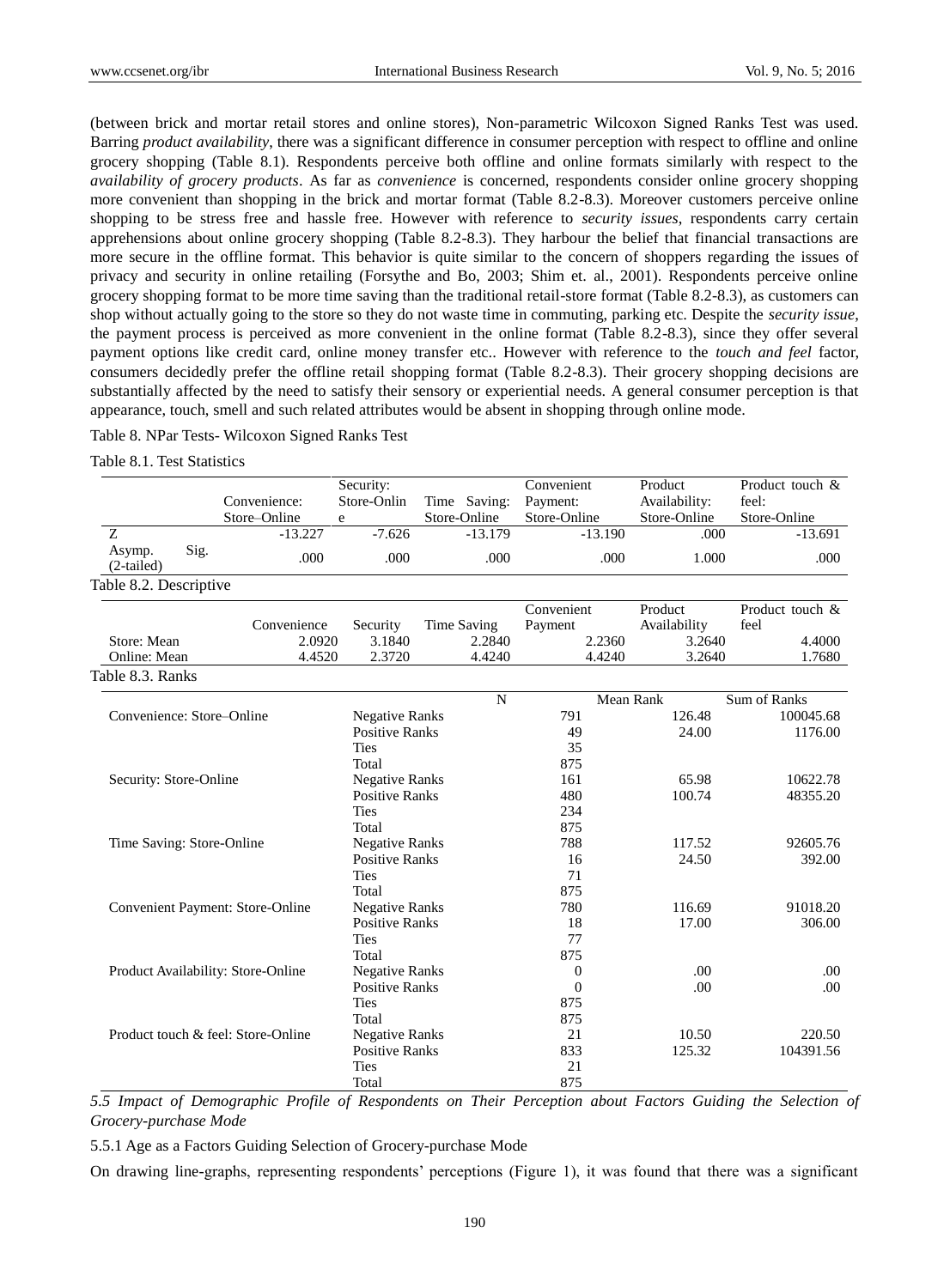difference in the perception towards *convenience* and *variety* with reference to different age groups. Respondents aged 45 years and above and younger respondents (less than 25 years) attached significantly more importance to *convenience* in grocery purchase; whereas these two groups did not accord so much importance to *variety*. The results revealed that the respondents of these two age-groups are more comfort seeking and not highly involved in the mundane task of purchasing grocery items. Whereas middle aged respondents were more involved and had the objective of extracting *value for money* and also sought *variety* in purchasing grocery items; they were willing to sacrifice *convenience* for the sake of a good bargain.



Figure 1. Perception Map: Age vis-à-vis Factors guiding selection

5.5.2 House Hold Income as a Factor Guiding Selection of Grocery-purchase Mode

The line-graphs (representing perceptions) between monthly household income and the factors responsible for selection of preferred mode of grocery purchase clearly indicated that there is a significant difference in perception towards *value for money* and *convenience* with respect to different household income categories (Figure 2). Higher income group respondents allotted significantly higher importance to *convenience* and were less concerned about *value for money* in grocery purchase. This reflects that with increase in disposable income respondents tend to be more inclined towards a shopping-mode which is convenient, less stressful and hassle free.



Figure 2. Perception Map: Income vis-à-vis Factors guiding selection

5.5.3 Gender as a Factors Guiding Selection Of Grocery-purchasing Mode

Non-parametric Mann Whitney-U test (Two-Independent samples test) was performed to examine whether there is a significant difference in the perception towards various factors guiding the grocery-purchase mode selection with respect to the two genders (Table 9.1-8.2). Results revealed that there is significant difference (asymp. sig. < .05) in perception regarding *value for money* and *variety*. Women attached relatively greater importance to *value for money* and *variety* in grocery purchase as compared to their male counterparts. This is largely reflective of the tendency of women to be more involved in grocery purchase vis- $\lambda$ -vis men.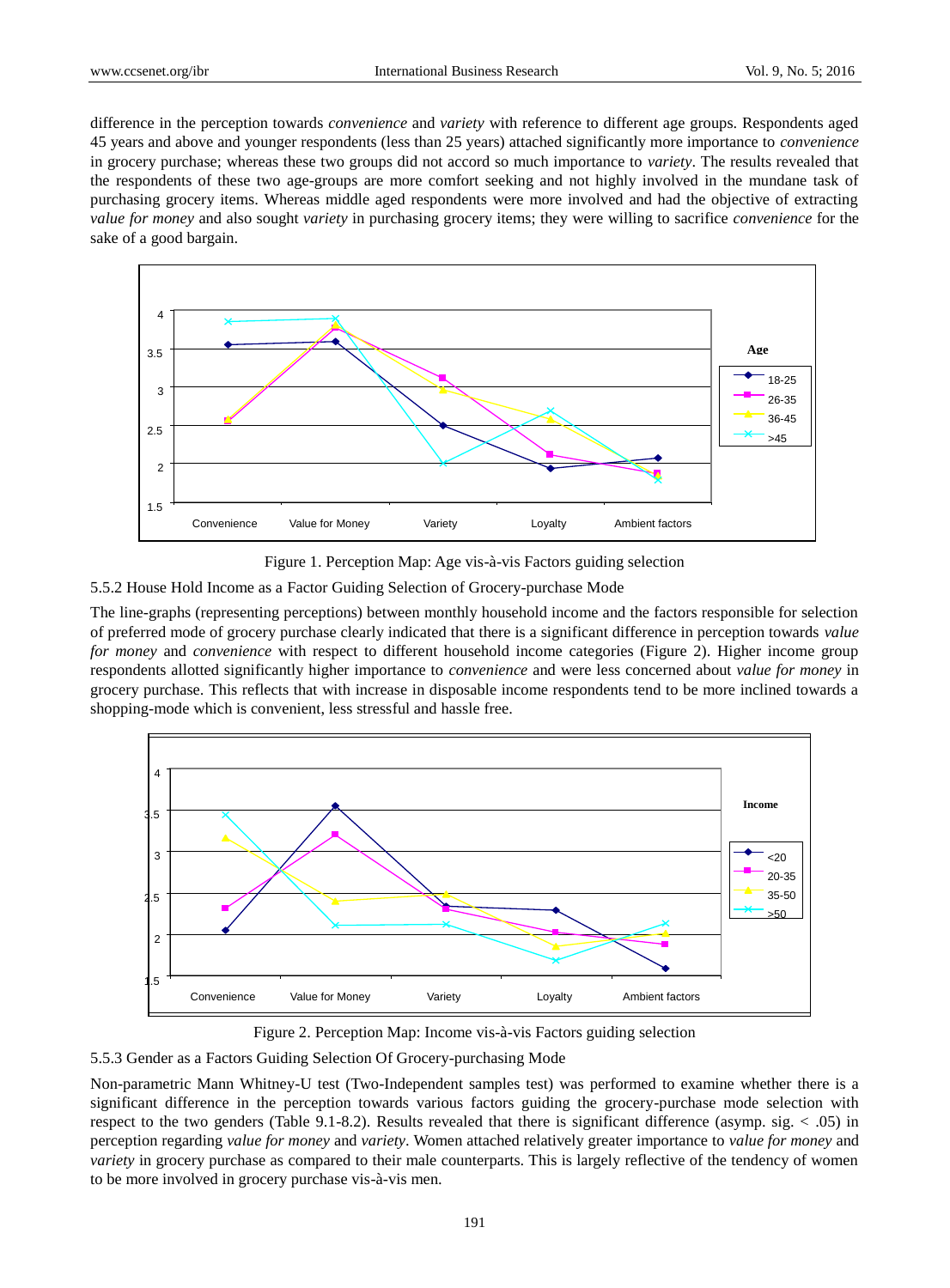#### Table 9. NPar Tests- Mann Whitney Test

|  | Table 9.1. Test Statistics (a) |  |
|--|--------------------------------|--|
|--|--------------------------------|--|

|                                          | Convenience | Value for Money | Varietv   | Lovalty   | Ambient factors |
|------------------------------------------|-------------|-----------------|-----------|-----------|-----------------|
| Mann-Whitney U                           | 6087.000    | 7680.000        | 7319.000  | 5487.500  | 6785.500        |
| Wilcoxon W                               | 17214.000   | 19321.000       | 17845.000 | 15428.500 | 16056.500       |
|                                          | .675        | 2.888           | 2.626     | .726      | 1.267           |
| Asymp. Sig. (2-tailed)                   | 425         | .021            | .037      | .234      | .135            |
| $\sim$ Committee Vector letter Construct |             |                 |           |           |                 |

a. Grouping Variable: Gender

Table 9.2. Mean Rank

|                   | :onvenience                            | Value for Monev | Variety     | Loyalty | Ambient factors |
|-------------------|----------------------------------------|-----------------|-------------|---------|-----------------|
| Male: Mean Rank   | 85                                     | 106.34          | 18.98       | .       | 33.38           |
| Female: Mean Rank | 127.56                                 | 76.98           | 167<br>'.42 | 139.76  | 46.6            |
| - - -<br>- - -    | $ -$<br>$\sim$ $\sim$ $\sim$<br>$\sim$ |                 |             |         |                 |

## **6. Discussion and Managerial Implications**

Retailers are constantly experimenting and evolving innovative product and format related strategies, in order to keep pace with the highly competitive and dynamic Indian retail scenario. Various technological interventions like Internet and other related technologies have given birth to online shopping. Fast growth of the internet in India has significantly impacted the Indian shopping environment (including retailing) and the trend has made possible the substantial entry of online grocery retailing. This paper attempts to discover the market potential of online grocery retailing and the consumer perception towards different aspects of grocery purchase in markets like India. It attempts to provide useful insights for those retailers who are considering going for a *hybrid* channel strategy.

Results from confirmatory factor analysis have proposed that there are five underlying dimensions affecting the choice of medium for grocery purchasing. These underlying dimensions are *convenience*, *value for money*, *variety*, *loyalty* and *ambient factors*. The results of binary logistic regression showed that the proposed model, consisting of the above discussed five predictors significantly explains the selection of grocery retail format by customers. In order to explore market potential of online grocery retailing these dimensions of *convenience*, *value for money*, *variety*, *loyalty* and *ambient factors* should be sufficiently taken care of by retailers and appropriate marketing strategies devised so as to provide the requisite value additions to the customers. Results also suggested that factors like *value for money*, *convenience*, *variety* and *loyalty* (except *ambient factors*) are significant in deciding about the acceptance/rejection of online format of grocery retailing. Respondents accorded the highest importance to the factor *value for money*, closely followed by *convenience* as the criteria for selection of grocery purchasing format. So, to establish online format as an effective alternative to the currently prevalent brick and mortar retail-store format of grocery purchasing, marketers need to convince customers that the online mode has something extra to offer that is over and above the traditional format (of grocery shopping). For instance customers perceive *value for money* in terms of 'better available offers', 'overall savings', and 'quality of the products'. Hence the value addition for the customers can be provided in these specific terms.

Second guiding factor in the selection of mode of grocery purchase is *convenience*. Since grocery purchase is a high frequency and low involvement chore for customers, hence the high importance accorded to *convenience*. Customers seek *convenience* in terms of user friendly ordering, payment and delivery procedures. Then there are time-saving features such as ease of website functionality (accessibility and use) and customized shopping lists which are increasingly essential in creating a compelling online offering.

Burroughs and Sabherwal (2001) found that acceptance of online purchases increased when users perceived a streamlined transaction process. The features of primary importance (for users) being ease of order placing, payment, and delivery procedures. The web site should be designed keeping customer convenience in mind, so that customers can quickly locate product choices. This should be further supported by different product-navigational tools etc. This in turn will consequentially increase the acceptance of online grocery retailing as the convenience increases.

At the third place in the hierarchy, is the dimension of *variety.* This is a desirable feature by customers in the current scheme of things, especially in case of grocery purchase because after comparing among different brands and choices the customer feel more empowered and satisfied.

Thereafter, in the hierarchy, is the attribute of *loyalty*. In traditional brick and mortar retailing, the shopping relationship is primarily between the buyer and the seller that give the feeling of 'acquaintance and family', whereas in online format this interaction occurs between the buyer and a remote unknown 'thing' (Hoffman et. al., 1999). Customers while purchasing grocery usually prefer a mode with which they have a long term association, as that constitutes their comfort zone. Also they harbor the belief that such a retailer will understand their needs and requirements. The nature of online channels is complex and the service providers in internet-related businesses are anonymous, hence the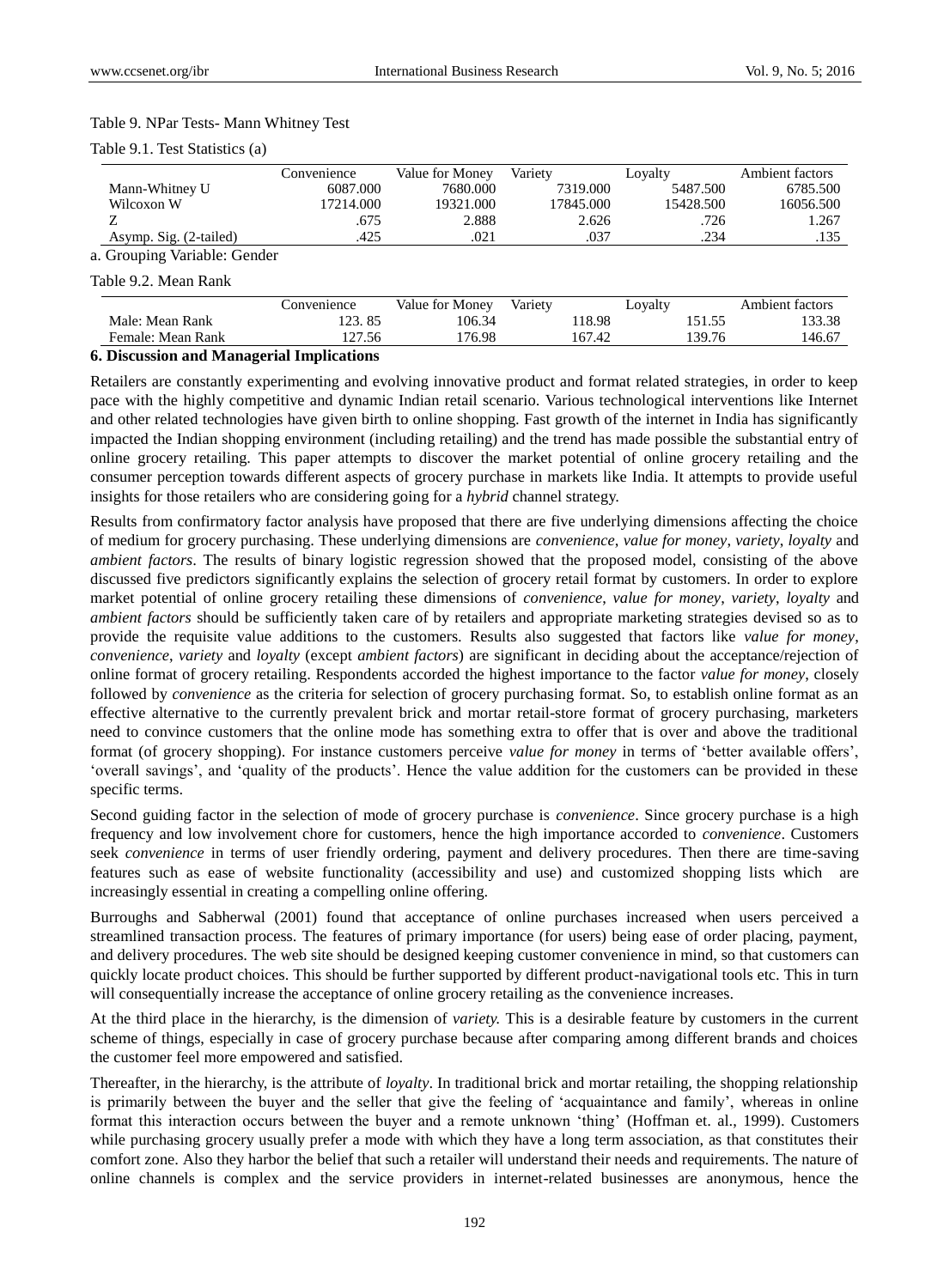relationships with trusted networks have become more important (Aldrich, 1999; Coe & Yeung, 2001). It is this feeling of trust that makes shopping from that particular mode a habit (with customers displaying habitual buying behavior) and acts as a strong deterrent towards shifting to a different mode or format. In order to capture the Indian grocery market, online retail players need to develop a transparent and totally trustworthy relationship with the customers so that this obstruction can be taken care of.

In the subsequent analysis, in order to compare the two grocery shopping formats (offline vs. online) on the basis of different parameters as perceived by customers, Non-parametric Wilcoxon Signed Ranks Test was employed. The results indicated that customers perceive traditional store-formats as being more *secure* as compared to the online format. Besides the apprehensions they harbor about online payment/money transfer, they also have concerns about the quality of the grocery products (that may be delivered) and the timeliness of the delivery. Customers also feel the need to *touch and feel* the products they purchase. However the online medium deprives them of this satisfaction. Hence, in order to establish online grocery retailing as an effective alternative, retailers should dedicate some serious effort towards removing these lacunae and develop strategies so as to minimize customer dissatisfaction. Privacy policies, offering added information and some certification by creditable third-party, have been recommended to address these concerns. These measures have been found effective leading to enhanced consumer patronage in online retailing (Miyazaki, 2002; Haynes & Taylor, 2006). These retailers can follow an exemplary model used by banks to establish ATMs, mobile and internet banking modes as successful alternatives to traditional retail banking practices. Hence the first task would be to establish a fool-proof and secure online payment mechanism and reassuring customers by means of appropriate channels of marketing communication. The online retailers can compensate the absence of the *touch and feel* factor by providing high quality, and a good variety of grocery products in a convenient mode and charging economical prices.

Results from line-graphs (perception-graphs) suggest that there are some differences in the level of importance accorded to various factors driving the selection of preferred grocery purchase mode among different demographic category of respondents. Online retailers may use this information to offer customized online grocery-packages to different demographic groups, which may prove useful in making further inroads into enlarging their customer base.

#### **7. Conclusions**

Customers, in India, are now indulging in food and grocery shopping in a more enthusiastic and involved manner than ever before. A large section of customers have adopted organized food and grocery retail outlets as their preferred destination for grocery shopping. They primarily desire that their time and money should not be wasted but optimized while shopping (Prasad & Reddy, 2007). Rise in disposable income, paucity of time, increased desire for convenience, changing life style along with substantial growth in the number of Internet and smart phone users promises a rosy picture for greater adoption of the online mode of grocery shopping. This can be corroborated with the high growth of e-commerce activity in the emerging market of India. These issues are critical for establishing online grocery retailing as an effective alternative to traditional brick and mortar retailing i.e. the success factors can be: meeting customer expectations and preferences in terms of delivering value for money for their shopping. The factors to be focused upon are: convenient purchasing in minimum possible time, smooth and error-free delivery process, reducing their financial risk perceptions and concerns of fraud. The framework suggested in the study will provide some useful insights for those retailers who are considering the multichannel strategy or online grocery retailing as a new business venture.

## **8. Limitations and Scope for Future Study**

The primary focus of this study has been on gauging expectations and perceptions (of Indian consumers) towards online food and grocery retailing. However these insights are applicable to other similar markets (of developing countries) and third world economies where organized retail is making a foray. Obviously for this purpose, some modifications in perceptual and attitudinal variables as per the socio-cultural context of the market under study would be required.

There were certain limitations to our study. The primary one being a time constraint, due to which the research design used for the study was descriptive cross sectional, meant for a one time study. However the advent of technology and its adoption is a continuous and ongoing process. Hence a longitudinal research study (at multiple points of time) would have presented a better picture of the dynamic nature of customer perceptions and expectations with reference to online grocery retailing. Further, a detailed study based on segmentation of customers could have been attempted to gauge perceptions and expectations of different clusters of customers. These limitations carve the path for future research on these pertinent issues.

Also from the perspective of enhancing the depth of analysis, some mediating and moderating variables could have been incorporated, thus broadening the scope of the study by analyzing the multi-layered relationship of the customer decision making process. This detailed study would have revealed further interesting and actionable deliverables for both the stakeholder, namely academicians and practitioners.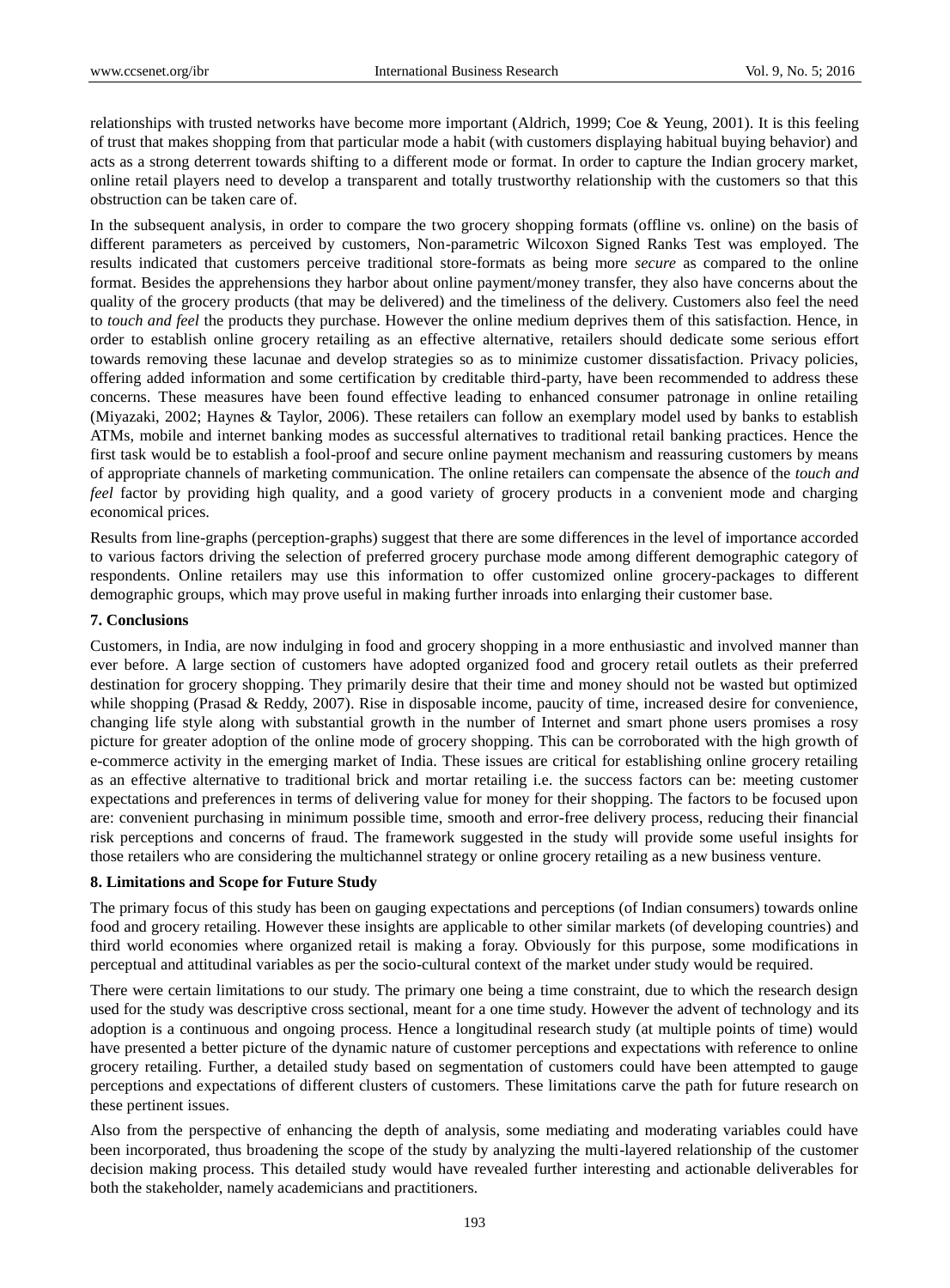#### **References**

- A project on retail industry in global environment with reference to retail outlets in the market, http://www.slideshare.net/hemanthcrpatna/a-project-on-retail-industry-in-global-environment-with-reference-to-ret ail-outlets-in-the-market)
- Ahire, S. L., Golhar, D. Y., & Waller, M. A. (1996). Development and Validation of TQM Implementation Constructs. *Decision Sciences, 27(1)*, 23-56. <http://dx.doi.org/10.1111/j.1540-5915.1996.tb00842.x>
- Alba, J., Lynch, J. C., & Weitz, B. (1997). Interactive Home Shopping Consumer, Retailer and Manufacturer Incentives to Participate in Electronic Marketplaces. *Journal of Marketing, 61 (July)*, 38-53. <http://dx.doi.org/10.2307/1251788>
- Aldrich, H. (1999). *Organizations Evolving*. London: Sage.
- Anand, V., & Nambiar, V. (2003). Indian Food Retail Sector in the Global Scenario. *Global Retail Report* (pp. 1-22). New York: Deloitte.
- Bell, D. R., & Song, S. (2007). Neighborhood effects and trial on the Internet: Evidence from online grocery retailing. *Quant Market Econ, 5*, 361–400. <http://dx.doi.org/10.1007/s11129-007-9025-5>
- Bentler, P. M., & Bonett, D. G. (1980). Significance Tests and Goodness of Fit in the Analysis of Covariance Structures. *Psychological Bulletin, 88*, 588-606.<http://dx.doi.org/10.1037/0033-2909.88.3.588>
- Bevan. J., & Murphy, R. (2001). The nature of value created by UK online grocery retailers. *International Journal of Consumer Studies, 25*(4), 279–289. <http://dx.doi.org/10.1046/j.1470-6431.2001.00195.x>
- Brown, J. R., & Goolsbee, A. (2002). Does the Internet Make Markets More Competitive? Evidence from the Life Insurance Industry. *Journal of Political Economy, 110 (June)*[. http://dx.doi.org/10.1086/339714](http://dx.doi.org/10.1086/339714)
- Brynjolfsson, E., Hu, Y. J., & Simester, D. (2007). Goodbye Pareto Principle, Hello Long Tail: The Effect of Search Costs on the Concentration of Product Sale. *November, 2007*. http://ssrn.com/abstract=953587
- Burroughs, R.E., & Sabherwal, R. (2001). Determinants of retail electronic purchasing: a multi-period investigation. *INFOR- Information Systems and Operations Research, 40*(1), 35-56.
- Center for Retail Research (2015). *Online Retailing: Britain, Europe, US and Canada, 2015*. http://www.retailresearch.org/onlineretailing.php
- Chadwick, F.E, Doherty, N.F., & Anastasakis, L. (2007). E-strategy in the UK retail grocery sector: a resource-based analysis. *Managing Service Quality, 17*(6), 702-727. <http://dx.doi.org/10.1108/09604520710835019>
- Chevalier, J., & Goolsbee, A. (2003). Measuring Prices and Price Competition Online: Amazon.com and Barnesand Noble.com. *Quantitative Marketing and Economics, 1*(2), 203-222. <http://dx.doi.org/10.1023/A:1024634613982>
- Chintagunta, P. K., Chu, J., & Cebollada, J. (2009). What Drives Household Choice of Online and Offline Grocery Channels? *Chicago Booth School of Business Research Paper No., 09-08*, http://ssrn.com/abstract=1339646.
- Cinatl, D. (2000). Online Grocery Retailing in the Czech Republic: A Case Study of Ganymed. *European Retail Digest, 26*, 39-40.
- Coe, N., & Yeung, H. W. C. (2001). Grounding global flows: constructing an e-commerce hub in Singapore. In T. Leinbach & S. Brunn (Eds.) *Worlds of Electronic Commerce,* (pp. 145–166). Chichester: Wiley.
- Dunne, P. M., & Lusch, R. F. (2005). *Retailing*, 5<sup>th</sup> Edition. Mason: South-Western.
- Forrester Report (2015). *US B2B eCommerce Forecast: 2015 To 2020*. https://www.forrester.com/report/US+B2B+eCommerce+Forecast+2015+To+2020/-/E-RES115957
- Forsythe, S. M., & Bo, S. (2003). Consumer patronage and risk perceptions in internet shopping. *Journal of Business Research, 56*(11), 867-876. [http://dx.doi.org/10.1016/S0148-2963\(01\)00273-9](http://dx.doi.org/10.1016/S0148-2963%2801%2900273-9)
- Grewal, D., Iyer, G. R., & Levy, M. (2002). The Internet Retailing: Enablers, Limiters and Market Consequences. *Journal of Business Research, 57*(7), 703-713. [http://dx.doi.org/10.1016/S0148-2963\(02\)00348-X](http://dx.doi.org/10.1016/S0148-2963%2802%2900348-X)
- Gupta, A. K. (2009). Food retailing and branding in India. http://www.on-line-foods.com/tech\_paper/Ajay\_Gupta.pdf
- Hamstra, M. (2007). Online Stores May Need to Bone Up on Their Execution. *SN: Supermarket News*, 00395803, 1/29/2007, *55*(5).
- Hart, C. A., Doherty, N. F., & Ellis-Chadwick, F. E. (2000). Retailer Adoption of the Internet: Implications for Retail Marketing. *European Journal of Marketing, 34*(8), 954-974. <http://dx.doi.org/10.1108/03090560010331441>